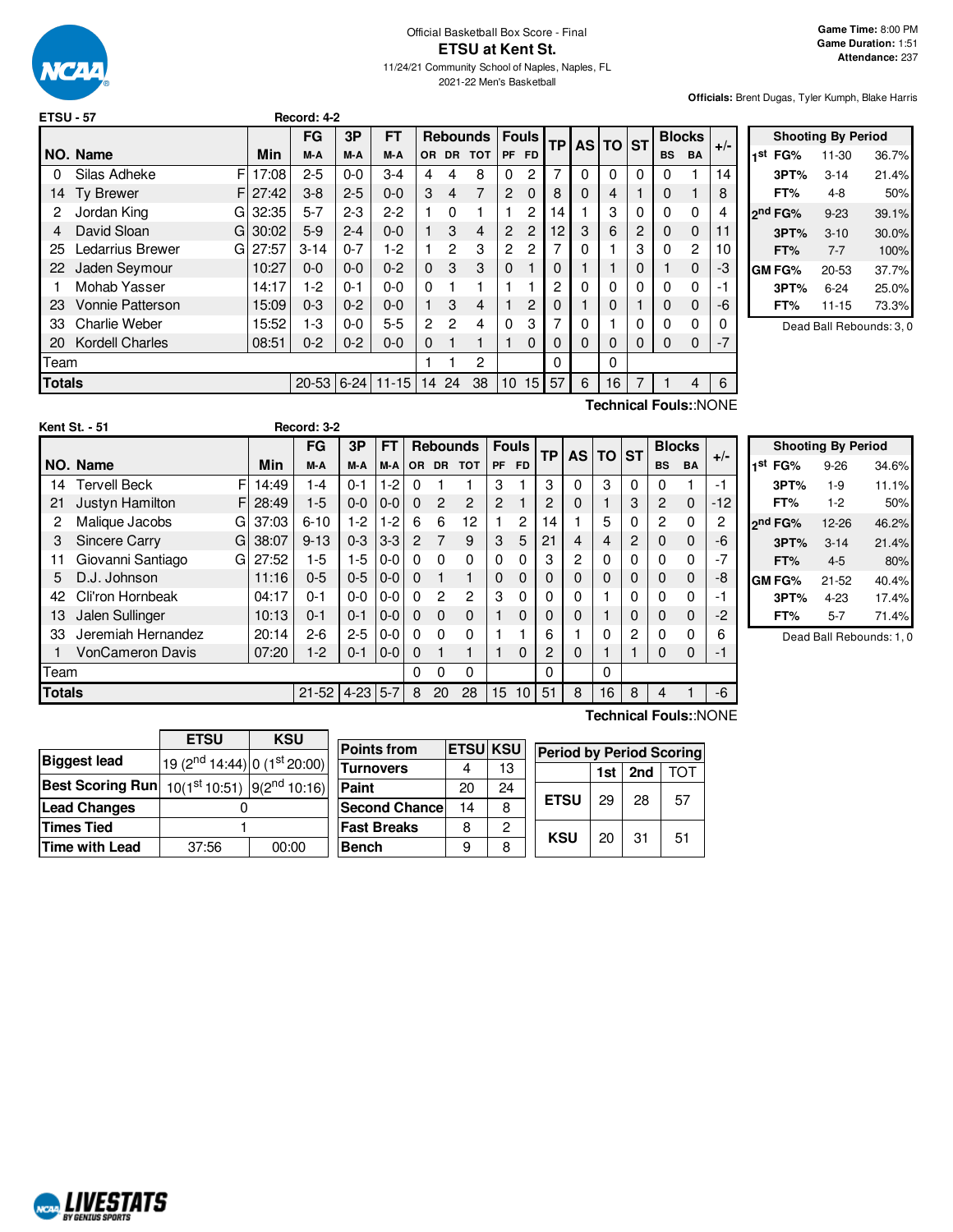

2021-22 Men's Basketball

**Officials:** Brent Dugas, Tyler Kumph, Blake Harris

### **Period 1**

| <b>Quarter Starters:</b> |                                                                        |                       |                |                                                  |                                                           |
|--------------------------|------------------------------------------------------------------------|-----------------------|----------------|--------------------------------------------------|-----------------------------------------------------------|
| <b>ETSU</b>              | 0 Adheke S                                                             | 2 King J<br>4 Sloan D |                | 14 Brewer T                                      | 25 Brewer L                                               |
| KSU                      | 2 Jacobs M                                                             | 3 Carry S             | 11 Santiago G  | 14 Beck T                                        | 21 Hamilton J                                             |
| <b>Game Time</b>         | <b>ETSU</b>                                                            | <b>Score</b>          | <b>Diff</b>    |                                                  | <b>KSU</b>                                                |
| 20:00                    | 14 BREWER T jumpball lost                                              |                       |                | 21 HAMILTON J jumpball won                       |                                                           |
| 19:42                    | 25 BREWER L steal (1)                                                  |                       |                | 2 JACOBS M turnover bad pass (1)                 |                                                           |
| 19:36                    | 25 BREWER L 3pt FG from turnover, jump shot missed                     |                       |                |                                                  |                                                           |
| 19:33                    |                                                                        |                       |                | 21 HAMILTON J defensive rebound (1)              |                                                           |
| 18:59                    |                                                                        |                       |                | 14 BECK T 2pt FG in the paint, jump shot missed  |                                                           |
| 18:57                    | 14 BREWER T defensive rebound (1)                                      |                       |                |                                                  |                                                           |
| 18:57                    | 14 BREWER T substitution out                                           |                       |                |                                                  |                                                           |
| 18:57                    | 22 SEYMOUR J substitution in                                           |                       |                |                                                  |                                                           |
| 18:44                    | 0 ADHEKE S 2pt FG in the paint, jump shot missed                       |                       |                |                                                  |                                                           |
| 18:41                    |                                                                        |                       |                | 2 JACOBS M defensive rebound (1)                 |                                                           |
| 18:32                    |                                                                        |                       |                | 14 BECK T 2pt FG in the paint, jump shot blocked |                                                           |
| 18:32                    | 22 SEYMOUR J block (1)                                                 |                       |                |                                                  |                                                           |
| 18:29                    | 22 SEYMOUR J defensive rebound (1)                                     |                       |                |                                                  |                                                           |
| 18:25                    | 4 SLOAN D 2pt FG outside the paint, jump shot missed                   |                       |                |                                                  |                                                           |
| 18:21                    | 0 ADHEKE S offensive rebound (1)                                       |                       |                |                                                  |                                                           |
| 18:20                    | 25 BREWER L 2pt FG second chance in the paint, layup made<br>(2)       | $2 - 0$               | $\mathbf{2}$   |                                                  |                                                           |
| 17:57                    |                                                                        | $2 - 2$               | 0              |                                                  | 3 CARRY S 2pt FG in the paint, jump shot made (2)         |
| 17:33                    | 0 ADHEKE S 2pt FG in the paint, jump shot made (2)                     | $4 - 2$               | $\mathbf{2}$   |                                                  |                                                           |
| 17:12                    |                                                                        |                       |                | 2 JACOBS M 2pt FG in the paint, layup missed     |                                                           |
| 17:08                    |                                                                        |                       |                | 2 JACOBS M offensive rebound (2)                 |                                                           |
| 17:01                    |                                                                        |                       |                | shot missed                                      | 2 JACOBS M 2pt FG second chance outside the paint, jump   |
| 16:57                    | 22 SEYMOUR J defensive rebound (2)                                     |                       |                |                                                  |                                                           |
| 16:53                    | 25 BREWER L 2pt FG fast break in the paint, jump shot made<br>(4)      | $6 - 2$               | 4              |                                                  |                                                           |
| 16:53                    | 22 SEYMOUR J assist (1)                                                |                       |                |                                                  |                                                           |
| 16:39                    |                                                                        |                       |                |                                                  | 21 HAMILTON J 2pt FG outside the paint, jump shot missed  |
| 16:37                    | 22 SEYMOUR J defensive rebound (3)                                     |                       |                |                                                  |                                                           |
| 16:28                    | 2 KING J turnover bad pass (1)                                         |                       |                | 3 CARRY S steal (1)                              |                                                           |
| 16:20                    |                                                                        |                       |                |                                                  | 3 CARRY S 2pt FG from turnover in the paint, layup missed |
| 16:18                    | 25 BREWER L defensive rebound (1)                                      |                       |                |                                                  |                                                           |
| 16:11                    | 25 BREWER L 3pt FG, jump shot missed                                   |                       |                |                                                  |                                                           |
| 16:08                    | 0 ADHEKE S offensive rebound (2)                                       |                       |                |                                                  |                                                           |
| 15:52                    | 4 SLOAN D 3pt FG second chance, jump shot made (3)                     | $9 - 2$               | $\overline{7}$ |                                                  |                                                           |
| 15:36                    |                                                                        |                       |                | 14 BECK T 3pt FG, jump shot missed               |                                                           |
| 15:32                    | 0 ADHEKE S defensive rebound (3)                                       |                       |                |                                                  |                                                           |
| 15:20                    | 2 KING J 3pt FG, jump shot missed                                      |                       |                |                                                  |                                                           |
| 15:16                    | 0 ADHEKE S offensive rebound (4)                                       |                       |                |                                                  |                                                           |
| 15:10                    | 0 ADHEKE S 2pt FG second chance outside the paint, jump<br>shot missed |                       |                |                                                  |                                                           |
| 15:05                    |                                                                        |                       |                | 21 HAMILTON J defensive rebound (2)              |                                                           |
| 15:02                    |                                                                        |                       |                | 3 CARRY S turnover travel (1)                    |                                                           |
| 15:02                    |                                                                        |                       | Timeout media  |                                                  |                                                           |

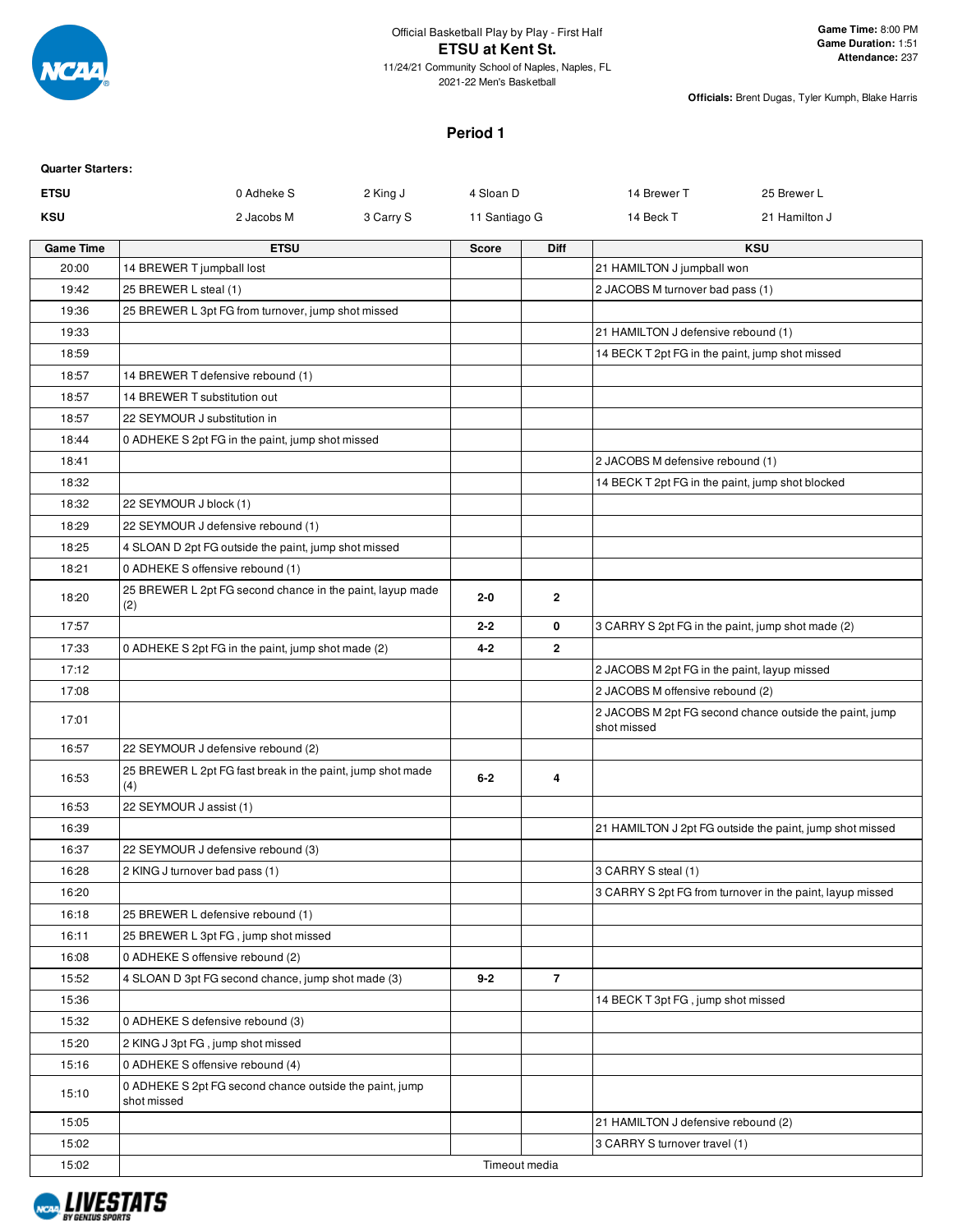

| <b>Game Time</b> | <b>ETSU</b>                                                          | <b>Score</b>  | <b>Diff</b> | <b>KSU</b>                                                                |
|------------------|----------------------------------------------------------------------|---------------|-------------|---------------------------------------------------------------------------|
| 15:02            | 0 ADHEKE S substitution out                                          |               |             |                                                                           |
| 15:02            | 2 KING J substitution out                                            |               |             |                                                                           |
| 15:02            | 25 BREWER L substitution out                                         |               |             |                                                                           |
| 15:02            | 1 YASSER M substitution in                                           |               |             |                                                                           |
| 15:02            | 23 PATTERSON V substitution in                                       |               |             |                                                                           |
| 15:02            | 33 WEBER C substitution in                                           |               |             |                                                                           |
| 15:02            |                                                                      |               |             | 14 BECK T substitution out                                                |
| 15:02            |                                                                      |               |             | 21 HAMILTON J substitution out                                            |
| 15:02            |                                                                      |               |             | 5 JOHNSON D substitution in                                               |
| 15:02            |                                                                      |               |             | 42 HORNBEAK C substitution in                                             |
| 15:01            | 22 SEYMOUR J turnover bad pass (1)                                   |               |             | 3 CARRY S steal (2)                                                       |
| 14:40            |                                                                      | $9 - 4$       | 5           | 3 CARRY S 2pt FG from turnover outside the paint, jump shot<br>made $(4)$ |
| 14:08            | 4 SLOAN D 3pt FG, jump shot missed                                   |               |             |                                                                           |
| 14:04            |                                                                      |               |             | 42 HORNBEAK C defensive rebound (1)                                       |
| 13:49            |                                                                      |               |             | 42 HORNBEAK C 2pt FG in the paint, layup missed                           |
| 13:46            | 33 WEBER C defensive rebound (1)                                     |               |             |                                                                           |
| 13:37            | 22 SEYMOUR J foul drawn (1)                                          |               |             | 42 HORNBEAK C foul shooting (1 - 1)                                       |
| 13:37            | 22 SEYMOUR J free throw 1 - 2 missed                                 |               |             |                                                                           |
| 13:37            | offensive dead ball rebound (1)                                      |               |             |                                                                           |
| 13:37            |                                                                      |               |             | 2 JACOBS M substitution out                                               |
| 13:37            |                                                                      |               |             | 11 SANTIAGO G substitution out                                            |
| 13:37            |                                                                      |               |             | 13 SULLINGER J substitution in                                            |
| 13:37            |                                                                      |               |             | 33 HERNANDEZ J substitution in                                            |
| 13:37            | 22 SEYMOUR J free throw 2 - 2 missed                                 |               |             |                                                                           |
| 13:36            |                                                                      |               |             | 3 CARRY S defensive rebound (1)                                           |
| 13:31            |                                                                      | $9-6$         | 3           | 3 CARRY S 2pt FG in the paint, layup made (6)                             |
| 13:19            | 23 PATTERSON V foul drawn (1)                                        |               |             | 33 HERNANDEZ J foul personal (1 - 2)                                      |
| 13:19            | 22 SEYMOUR J substitution out                                        |               |             |                                                                           |
| 13:19            | 14 BREWER T substitution in                                          |               |             |                                                                           |
| 13:03            | 14 BREWER T 3pt FG, jump shot made (3)                               | $12 - 6$      | 6           |                                                                           |
| 13:03            | 23 PATTERSON V assist (1)                                            |               |             |                                                                           |
| 12:48            | 1 YASSER M foul drawn (1)                                            |               |             | 42 HORNBEAK C foul offensive (2 - 3)                                      |
| 12:48            |                                                                      |               |             | 42 HORNBEAK C turnover offensive (1)                                      |
| 12:48            |                                                                      |               |             | 42 HORNBEAK C substitution out                                            |
| 12:48            |                                                                      |               |             | 21 HAMILTON J substitution in                                             |
| 12:31            | 33 WEBER C turnover bad pass (1)                                     |               |             | 21 HAMILTON J steal (1)                                                   |
| 12:26            |                                                                      |               |             | 5 JOHNSON D 3pt FG from turnover, jump shot missed                        |
| 12:21            | 14 BREWER T defensive rebound (2)                                    |               |             |                                                                           |
| 12:14            | 14 BREWER T 3pt FG, jump shot made (6)                               | $15-6$        | 9           |                                                                           |
| 12:14            | 4 SLOAN D assist (1)                                                 |               |             |                                                                           |
| 11:56            |                                                                      |               |             | 5 JOHNSON D 3pt FG, jump shot missed                                      |
| 11:52            | 1 YASSER M defensive rebound (1)                                     |               |             |                                                                           |
| 11:49            | 1 YASSER M 2pt FG fast break in the paint, driving layup made<br>(2) | $17-6$        | 11          |                                                                           |
| 11:48            |                                                                      | Timeout media |             |                                                                           |
| 11:48            |                                                                      |               |             | Timeout 30 Sec                                                            |
| 11:48            |                                                                      | Timeout media |             |                                                                           |
| 11:48            | 4 SLOAN D substitution out                                           |               |             |                                                                           |
| 11:48            | 2 KING J substitution in                                             |               |             |                                                                           |
|                  |                                                                      |               |             |                                                                           |

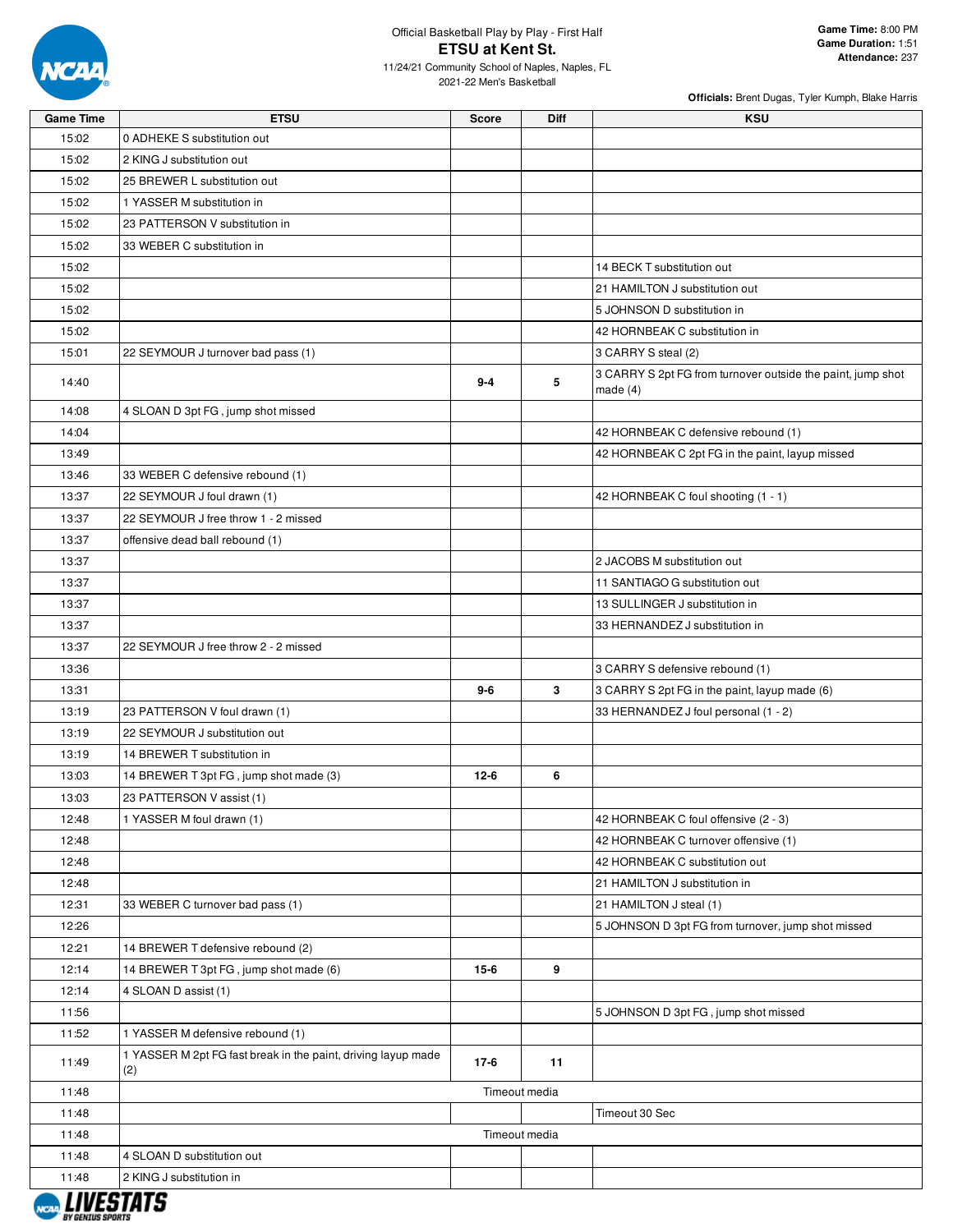

# Official Basketball Play by Play - First Half **ETSU at Kent St.**

11/24/21 Community School of Naples, Naples, FL 2021-22 Men's Basketball

| <b>Game Time</b> | <b>ETSU</b>                                              | <b>Score</b> | Diff | <b>KSU</b>                                           |
|------------------|----------------------------------------------------------|--------------|------|------------------------------------------------------|
| 11:48            |                                                          |              |      | 5 JOHNSON D substitution out                         |
| 11:48            |                                                          |              |      | 1 DAVIS V substitution in                            |
| 11:41            | 23 PATTERSON V foul personal (1 - 1)                     |              |      | 3 CARRY S foul drawn (1)                             |
| 11:14            |                                                          |              |      | 33 HERNANDEZ J 2pt FG in the paint, jump shot missed |
| 11:10            | 23 PATTERSON V defensive rebound (1)                     |              |      |                                                      |
| 10:51            | 2 KING J 2pt FG outside the paint, jump shot made (2)    | 19-6         | 13   |                                                      |
| 10:40            | 23 PATTERSON V foul drawn (2)                            |              |      | 1 DAVIS V foul offensive (1 - 4)                     |
| 10:40            |                                                          |              |      | 1 DAVIS V turnover offensive (1)                     |
| 10:40            |                                                          |              |      | 13 SULLINGER J substitution out                      |
| 10:40            |                                                          |              |      | 2 JACOBS M substitution in                           |
| 10:19            | 14 BREWER T 3pt FG from turnover, jump shot missed       |              |      |                                                      |
| 10:14            |                                                          |              |      | 3 CARRY S defensive rebound (2)                      |
| 10:00            |                                                          | $19-8$       | 11   | 1 DAVIS V 2pt FG in the paint, layup made (2)        |
| 10:00            |                                                          |              |      | 33 HERNANDEZ J assist (1)                            |
| 09:48            | 2 KING J turnover lost ball (2)                          |              |      | 1 DAVIS V steal (1)                                  |
| 09:28            | 14 BREWER T steal (1)                                    |              |      | 3 CARRY S turnover lost ball (2)                     |
| 09:24            | 14 BREWER T turnover lost ball (1)                       |              |      | 33 HERNANDEZ J steal (1)                             |
| 09:15            | 1 YASSER M foul shooting (1 - 2)                         |              |      | 2 JACOBS M foul drawn (1)                            |
| 09:15            |                                                          | 19-9         | 10   | 2 JACOBS M free throw 1 - 2 made (1)                 |
| 09:15            | 33 WEBER C substitution out                              |              |      |                                                      |
| 09:15            | 20 CHARLES K substitution in                             |              |      |                                                      |
| 09:15            |                                                          |              |      | 1 DAVIS V substitution out                           |
| 09:15            |                                                          |              |      | 3 CARRY S substitution out                           |
| 09:15            |                                                          |              |      | 11 SANTIAGO G substitution in                        |
| 09:15            |                                                          |              |      | 14 BECK T substitution in                            |
| 09:15            |                                                          |              |      | 2 JACOBS M free throw 2 - 2 missed                   |
| 09:01            | 23 PATTERSON V defensive rebound (2)                     |              |      |                                                      |
| 09:01            | 1 YASSER M substitution out                              |              |      |                                                      |
| 09:01            | 4 SLOAN D substitution in                                |              |      |                                                      |
| 09:00            | 23 PATTERSON V substitution out                          |              |      |                                                      |
| 09:00            | 25 BREWER L substitution in                              |              |      |                                                      |
| 09:00            | 25 BREWER L foul offensive (1 - 3)                       |              |      | 33 HERNANDEZ J foul drawn (1)                        |
| 09:00            | 25 BREWER L turnover offensive (1)                       |              |      |                                                      |
| 08:50            |                                                          |              |      | 2 JACOBS M turnover out of bounds (2)                |
|                  | 25 BREWER L 2pt FG from turnover in the paint, jump shot |              |      |                                                      |
| 08:31            | blocked                                                  |              |      |                                                      |
| 08:31            |                                                          |              |      | 2 JACOBS M block (1)                                 |
| 08:27            |                                                          |              |      | 14 BECK T defensive rebound (1)                      |
| 08:26            |                                                          |              |      | 21 HAMILTON J substitution out                       |
| 08:26            |                                                          |              |      | 1 DAVIS V substitution in                            |
| 08:14            | 25 BREWER L foul drawn (1)                               |              |      | 14 BECK T foul offensive (1 - 5)                     |
| 08:14            |                                                          |              |      | 14 BECK T turnover offensive (1)                     |
| 07:58            | 25 BREWER L 3pt FG from turnover, jump shot missed       |              |      |                                                      |
| 07:52            |                                                          |              |      | 1 DAVIS V defensive rebound (1)                      |
| 07:49            |                                                          |              |      | 11 SANTIAGO G 3pt FG, jump shot missed               |
| 07:46            | 20 CHARLES K defensive rebound (1)                       |              |      |                                                      |
| 07:42            | 25 BREWER L 2pt FG in the paint, dunk, missed            |              |      |                                                      |
| 07:33            | 4 SLOAN D offensive rebound (1)                          |              |      |                                                      |
| 07:30            | 14 BREWER T substitution out                             |              |      |                                                      |
|                  |                                                          |              |      |                                                      |

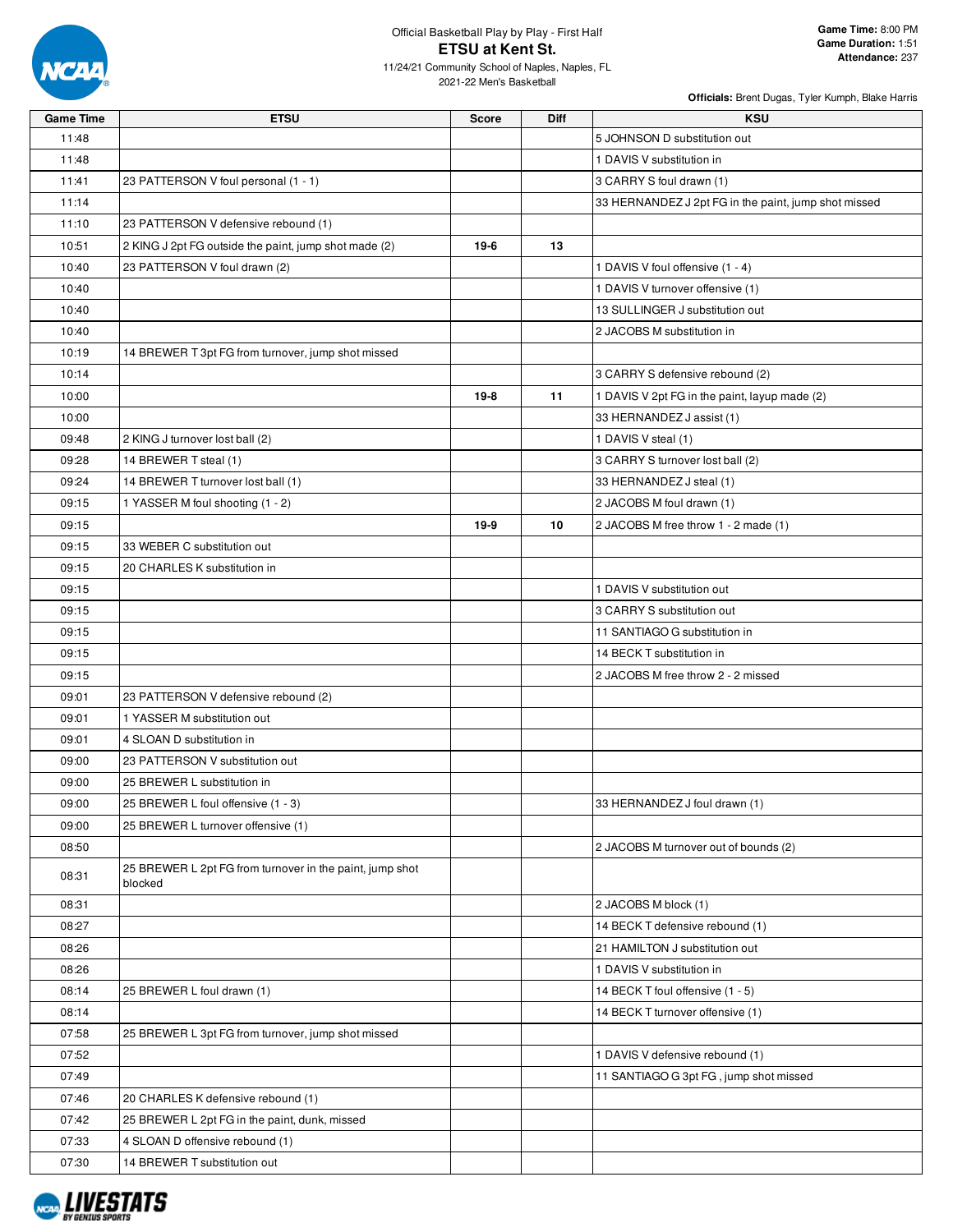

# Official Basketball Play by Play - First Half **ETSU at Kent St.**

11/24/21 Community School of Naples, Naples, FL 2021-22 Men's Basketball

| <b>Game Time</b> | <b>ETSU</b>                                            | <b>Score</b> | <b>Diff</b>    | <b>KSU</b>                                                 |
|------------------|--------------------------------------------------------|--------------|----------------|------------------------------------------------------------|
| 07:30            | 0 ADHEKE S substitution in                             |              |                |                                                            |
| 07:22            | 0 ADHEKE S foul drawn (1)                              |              |                | 14 BECK T foul shooting (2 - 6)                            |
| 07:22            |                                                        |              | Timeout media  |                                                            |
| 07:22            | 2 KING J substitution out                              |              |                |                                                            |
| 07:22            | 1 YASSER M substitution in                             |              |                |                                                            |
| 07:22            |                                                        |              |                | 14 BECK T substitution out                                 |
| 07:22            |                                                        |              |                | 33 HERNANDEZ J substitution out                            |
| 07:22            |                                                        |              |                | 3 CARRY S substitution in                                  |
| 07:22            |                                                        |              |                | 5 JOHNSON D substitution in                                |
| 07:22            | 0 ADHEKE S free throw 1 - 2 missed                     |              |                |                                                            |
| 07:22            | offensive dead ball rebound (2)                        |              |                |                                                            |
| 07:22            |                                                        |              |                | 1 DAVIS V substitution out                                 |
| 07:22            |                                                        |              |                | 21 HAMILTON J substitution in                              |
| 07:22            | 0 ADHEKE S free throw 2 - 2 made (3)                   | $20 - 9$     | 11             |                                                            |
| 07:04            |                                                        | $20 - 11$    | 9              | 21 HAMILTON J 2pt FG outside the paint, jump shot made (2) |
| 06:31            | 20 CHARLES K 3pt FG, jump shot missed                  |              |                |                                                            |
| 06:31            | 25 BREWER L offensive rebound (2)                      |              |                |                                                            |
| 06:31            | 25 BREWER L foul drawn (2)                             |              |                | 2 JACOBS M foul shooting (1 - 7)                           |
| 06:25            | 25 BREWER L free throw 1 - 2 made (5)                  | $21 - 11$    | 10             |                                                            |
| 06:25            | 25 BREWER L free throw 2 - 2 missed                    |              |                |                                                            |
| 06:23            |                                                        |              |                | 3 CARRY S defensive rebound (3)                            |
| 06:10            |                                                        | $21 - 13$    | 8              | 3 CARRY S 2pt FG in the paint, layup made (8)              |
| 05:52            | 4 SLOAN D 2pt FG outside the paint, jump shot made (5) | 23-13        | 10             |                                                            |
| 05:38            |                                                        |              |                | 21 HAMILTON J 2pt FG outside the paint, jump shot missed   |
| 05:34            | 4 SLOAN D defensive rebound (2)                        |              |                |                                                            |
| 05:17            | 1 YASSER M 3pt FG, jump shot missed                    |              |                |                                                            |
| 05:14            |                                                        |              |                | 5 JOHNSON D defensive rebound (1)                          |
| 05:03            |                                                        | 23-16        | $\overline{7}$ | 2 JACOBS M 3pt FG, jump shot made (4)                      |
| 05:03            |                                                        |              |                | 11 SANTIAGO G assist (1)                                   |
| 04:35            | 4 SLOAN D 2pt FG in the paint, layup made (7)          | $25 - 16$    | 9              |                                                            |
| 04:09            | 0 ADHEKE S substitution out                            |              |                |                                                            |
| 04:09            | 1 YASSER M substitution out                            |              |                |                                                            |
| 04:09            | 4 SLOAN D substitution out                             |              |                |                                                            |
| 04:09            | 2 KING J substitution in                               |              |                |                                                            |
| 04:09            | 14 BREWER T substitution in                            |              |                |                                                            |
| 04:09            | 23 PATTERSON V substitution in                         |              |                |                                                            |
| 04:09            |                                                        |              |                | 11 SANTIAGO G substitution out                             |
| 04:09            |                                                        |              |                | 13 SULLINGER J substitution in                             |
| 04:03            |                                                        | $25 - 18$    | $\overline{7}$ | 3 CARRY S 2pt FG in the paint, driving layup made (10)     |
| 03:43            | jump ball situation                                    |              |                |                                                            |
| 03:43            |                                                        |              | Timeout media  |                                                            |
| 03:43            | 20 CHARLES K substitution out                          |              |                |                                                            |
| 03:43            | 33 WEBER C substitution in                             |              |                |                                                            |
| 03:43            |                                                        |              |                | 21 HAMILTON J substitution out                             |
| 03:43            |                                                        |              |                | 1 DAVIS V substitution in                                  |
| 03:38            | 25 BREWER L 2pt FG in the paint, layup made (7)        | 27-18        | 9              |                                                            |
| 03:15            |                                                        |              |                | 5 JOHNSON D 3pt FG, jump shot missed                       |
| 03:13            |                                                        |              |                | 2 JACOBS M offensive rebound (3)                           |
| 03:12            |                                                        |              |                | 2 JACOBS M turnover bad pass (3)                           |

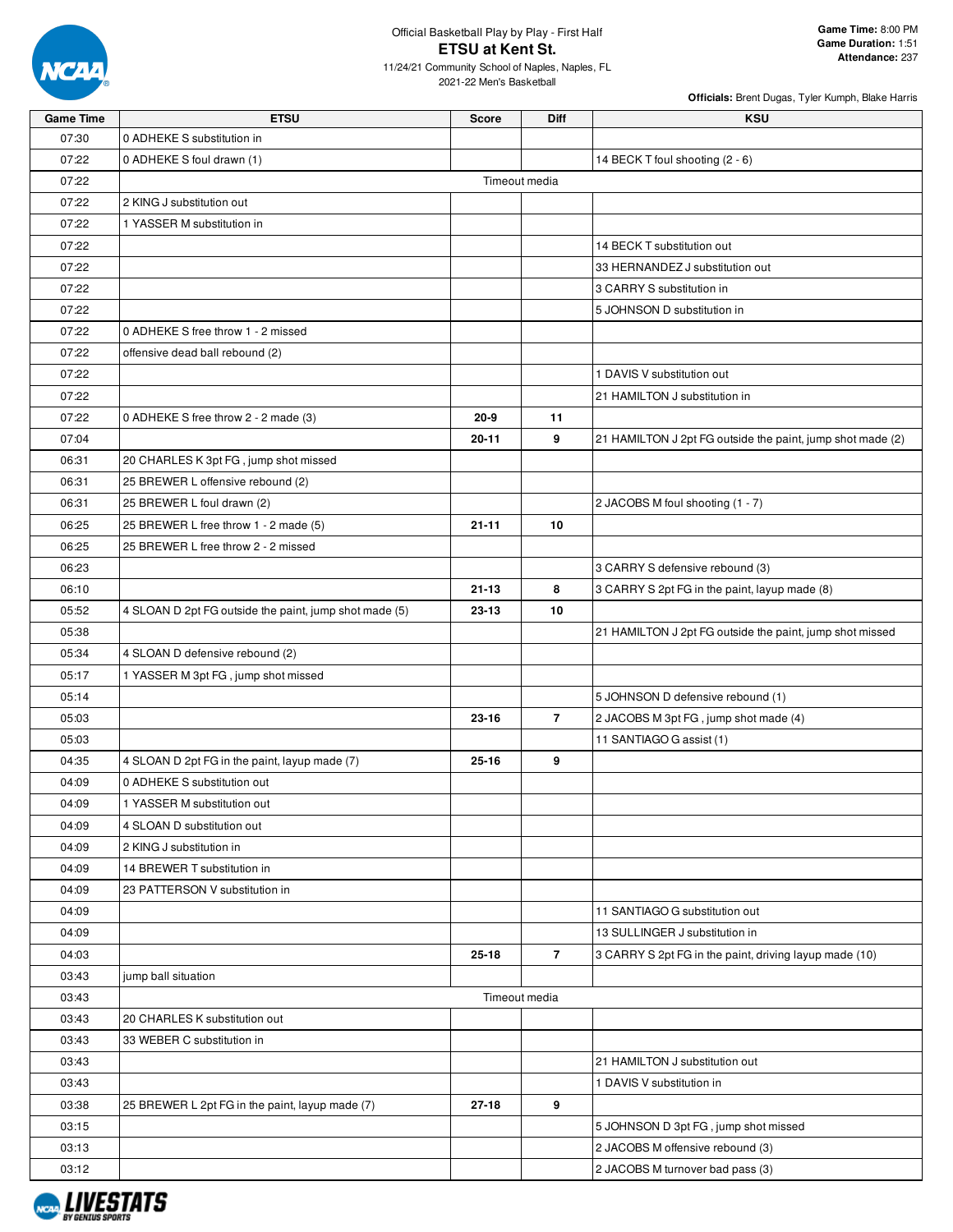

# Official Basketball Play by Play - First Half **ETSU at Kent St.**

11/24/21 Community School of Naples, Naples, FL 2021-22 Men's Basketball

| <b>Game Time</b> | <b>ETSU</b>                                                          | <b>Score</b>          | <b>Diff</b>    | <b>KSU</b>                                                                    |
|------------------|----------------------------------------------------------------------|-----------------------|----------------|-------------------------------------------------------------------------------|
| 03:12            |                                                                      |                       |                | 5 JOHNSON D substitution out                                                  |
| 03:12            |                                                                      |                       |                | 21 HAMILTON J substitution in                                                 |
| 02:37            | 14 BREWER T 2pt FG from turnover in the paint, jump shot<br>blocked  |                       |                |                                                                               |
| 02:37            |                                                                      |                       |                | 21 HAMILTON J block (1)                                                       |
| 02:37            | 33 WEBER C offensive rebound (2)                                     |                       |                |                                                                               |
| 02:37            | 14 BREWER T turnover lost ball (2)                                   |                       |                |                                                                               |
| 02:37            |                                                                      |                       |                | 3 CARRY S 3pt FG from turnover, jump shot missed                              |
| 02:37            |                                                                      |                       |                | 2 JACOBS M offensive rebound (4)                                              |
| 02:37            |                                                                      | $27 - 20$             | $\overline{7}$ | 2 JACOBS M 2pt FG from turnover second chance in the paint,<br>layup made (6) |
| 02:12            | 25 BREWER L 3pt FG, jump shot blocked                                |                       |                |                                                                               |
| 02:12            |                                                                      |                       |                | 2 JACOBS M block (2)                                                          |
| 02:07            |                                                                      |                       |                | 3 CARRY S defensive rebound (4)                                               |
| 01:55            |                                                                      |                       |                | 1 DAVIS V 3pt FG, jump shot missed                                            |
| 01:50            | 25 BREWER L defensive rebound (3)                                    |                       |                |                                                                               |
| 01:41            | 33 WEBER C 2pt FG in the paint, jump shot missed                     |                       |                |                                                                               |
| 01:36            | offensive rebound (21)                                               |                       |                |                                                                               |
| 01:33            | 25 BREWER L substitution out                                         |                       |                |                                                                               |
| 01:33            | 33 WEBER C substitution out                                          |                       |                |                                                                               |
| 01:33            | 1 YASSER M substitution in                                           |                       |                |                                                                               |
| 01:33            | 22 SEYMOUR J substitution in                                         |                       |                |                                                                               |
| 01:14            | 2 KING J foul drawn (1)                                              |                       |                | 21 HAMILTON J foul personal (1 - 8)                                           |
| 01:14            | 2 KING J 1&1 free throw 1 made (3)                                   | 28-20                 | 8              |                                                                               |
| 01:14            | 2 KING J 1&1 free throw 2 made (4)                                   | 29-20                 | 9              |                                                                               |
| 00:53            |                                                                      |                       |                | 13 SULLINGER J 3pt FG, jump shot missed                                       |
| 00:49            | 23 PATTERSON V defensive rebound (3)                                 |                       |                |                                                                               |
| 00:36            | 14 BREWER T 3pt FG, jump shot missed                                 |                       |                |                                                                               |
| 00:29            | 23 PATTERSON V offensive rebound (4)                                 |                       |                |                                                                               |
| 00:29            | 1 YASSER M substitution out                                          |                       |                |                                                                               |
| 00:29            | 22 SEYMOUR J substitution out                                        |                       |                |                                                                               |
| 00:29            | 25 BREWER L substitution in                                          |                       |                |                                                                               |
| 00:29            | 33 WEBER C substitution in                                           |                       |                |                                                                               |
| 00:29            | Timeout 30 Sec                                                       |                       |                |                                                                               |
| 00:29            |                                                                      |                       |                | 13 SULLINGER J substitution out                                               |
| 00:29            |                                                                      |                       |                | 33 HERNANDEZ J substitution in                                                |
| 00:11            | 2 KING J 2pt FG second chance outside the paint, jump shot<br>missed |                       |                |                                                                               |
| 00:08            |                                                                      |                       |                | 2 JACOBS M defensive rebound (5)                                              |
| 00:06            |                                                                      |                       |                | 2 JACOBS M turnover bad pass (4)                                              |
| 00:02            | 25 BREWER L 3pt FG from turnover, jump shot missed                   |                       |                |                                                                               |
| 00:00            | 14 BREWER T offensive rebound (3)                                    |                       |                |                                                                               |
|                  |                                                                      | <b>END OF PERIOD</b>  |                |                                                                               |
|                  |                                                                      | <b>ETSU 29-20 KSU</b> |                |                                                                               |

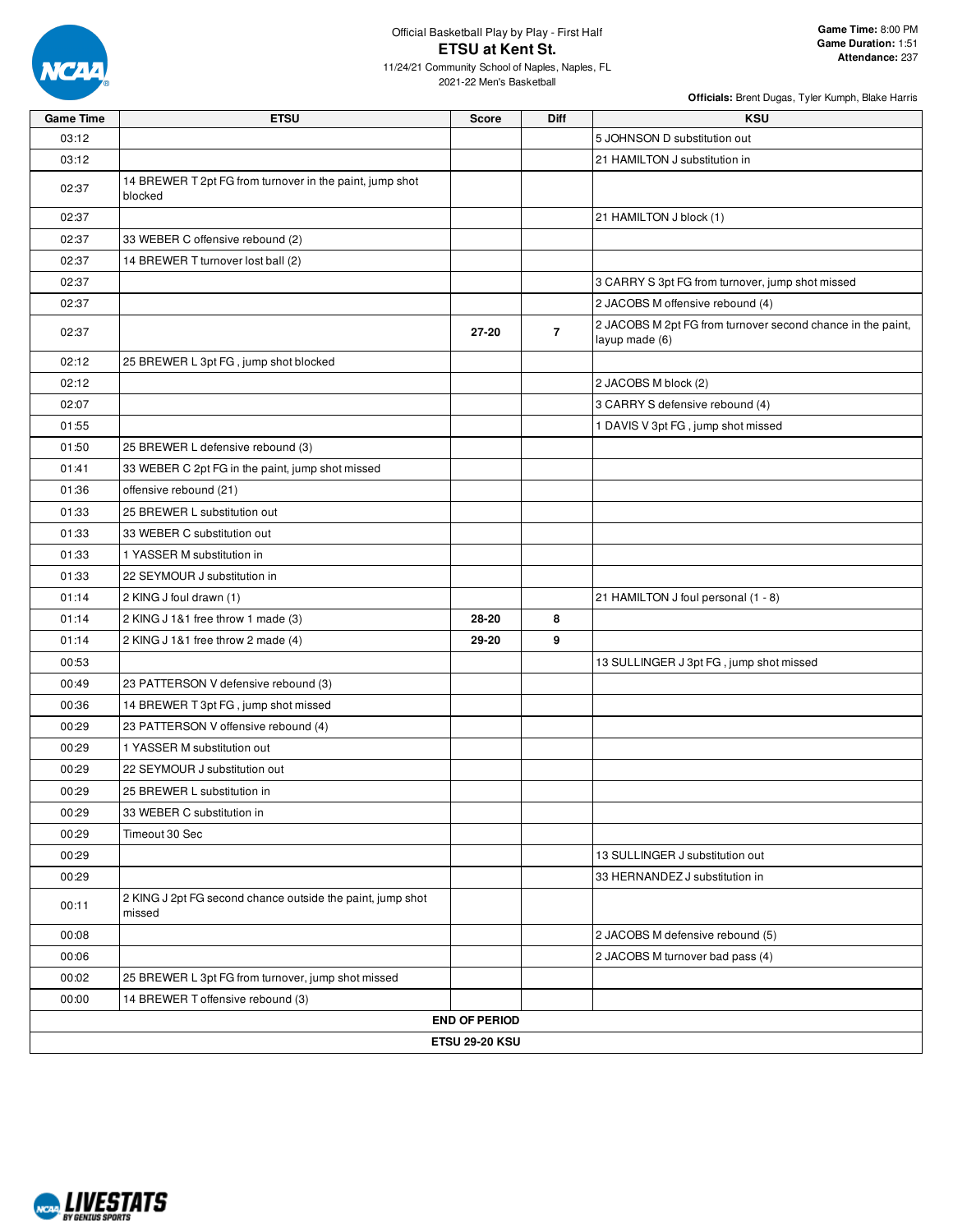

|               |                              |       | FG        | 3P         | FT      |           |                | <b>Rebounds</b> |    | <b>Fouls</b> | TP       | <b>AS</b> | <b>TO</b> | <b>ST</b> | <b>Blocks</b>         |           | $+/-$ |
|---------------|------------------------------|-------|-----------|------------|---------|-----------|----------------|-----------------|----|--------------|----------|-----------|-----------|-----------|-----------------------|-----------|-------|
|               | NO. Name                     | Min   | M-A       | M-A        | M-A     | <b>OR</b> | <b>DR</b>      | <b>TOT</b>      | PF | <b>FD</b>    |          |           |           |           | <b>BS</b>             | <b>BA</b> |       |
| 0             | F<br>Silas Adheke            | 08:19 | 1-3       | $0-0$      | $1-2$   | 3         |                | 4               | 0  |              | 3        | 0         | 0         | 0         | 0                     | 0         | 6     |
| 14            | F.<br><b>Ty Brewer</b>       | 11:01 | $2 - 5$   | $2 - 4$    | $0 - 0$ |           | $\overline{2}$ | 3               | 0  | 0            | 6        | 0         | 2         |           | 0                     |           |       |
| 2             | Jordan King<br>G             | 13:33 | $1-3$     | $0 - 1$    | $2 - 2$ | $\Omega$  | $\Omega$       | 0               | 0  |              | 4        | 0         | 2         | 0         | 0                     | 0         | 6     |
| 4             | David Sloan<br>G             | 13:04 | $3-5$     | $1-2$      | $0 - 0$ |           |                | 2               | 0  | 0            | 7        |           | 0         | 0         | $\Omega$              | 0         | 10    |
| 25            | <b>Ledarrius Brewer</b><br>G | 12:55 | $3 - 10$  | $0 - 5$    | $1-2$   |           | 2              | 3               |    | 2            | 7        | 0         |           |           | 0                     | 2         | 4     |
| 22            | Jaden Seymour                | 06:41 | $0-0$     | $0-0$      | $0 - 2$ | $\Omega$  | 3              | 3               | 0  |              | 0        |           |           | 0         |                       | 0         | 5     |
|               | Mohab Yasser                 | 10:17 | $1-2$     | $0 - 1$    | $0-0$   | $\Omega$  |                |                 |    |              | 2        | 0         | 0         | 0         | 0                     | 0         | 4     |
| 23            | <b>Vonnie Patterson</b>      | 10:11 | $0 - 0$   | $0-0$      | $0 - 0$ |           | 3              | 4               |    | 2            | 0        |           | 0         | 0         | $\Omega$              | 0         | 3     |
| 33            | <b>Charlie Weber</b>         | 08:27 | $0 - 1$   | $0-0$      | $0-0$   |           |                | 2               | 0  | 0            | 0        | 0         |           | 0         | 0                     | 0         | 3     |
| 20            | <b>Kordell Charles</b>       | 05:32 | $0 - 1$   | $0 - 1$    | $0 - 0$ | $\Omega$  |                | 1               | 0  | 0            | 0        | 0         | 0         | 0         | 0                     | 0         | -3    |
| Team          |                              |       |           |            |         |           | 0              |                 |    |              | $\Omega$ |           | 0         |           |                       |           |       |
| <b>Totals</b> |                              |       | $11 - 30$ | $3-14$ 4-8 |         | 9         | 15             | 24              | 3  | 8            | 29       | 3         | 7         | 2         |                       | 3         | 9     |
|               |                              |       |           |            |         |           |                |                 |    |              |          |           |           |           | Technical Foule: NONE |           |       |

|     | <b>Shooting By Period</b> |           |       |  |  |  |  |  |  |  |  |  |
|-----|---------------------------|-----------|-------|--|--|--|--|--|--|--|--|--|
| 1st | FG%                       | $11 - 30$ | 36.7% |  |  |  |  |  |  |  |  |  |
|     | 3PT%                      | $3 - 14$  | 21.4% |  |  |  |  |  |  |  |  |  |
|     | FT%                       | 4-8       | 50%   |  |  |  |  |  |  |  |  |  |
|     | <b>GM FG%</b>             | $11 - 30$ | 36.7% |  |  |  |  |  |  |  |  |  |
|     | 3PT%                      | $3 - 14$  | 21.4% |  |  |  |  |  |  |  |  |  |
|     | FT%                       | $4 - 8$   | 50.0% |  |  |  |  |  |  |  |  |  |

Dead Ball Rebounds: 2, 0

| Kent St. - 20 |  |  |  |  |
|---------------|--|--|--|--|
|---------------|--|--|--|--|

**Technical Fouls:**:NONE

|               |                           |       | FG       | 3Р      | <b>FT</b> |           | <b>Rebounds</b> |               |             | <b>Fouls</b> | <b>TP</b> | <b>AS</b>      | ΤO       | <b>ST</b> |             | <b>Blocks</b> | $+/-$ |
|---------------|---------------------------|-------|----------|---------|-----------|-----------|-----------------|---------------|-------------|--------------|-----------|----------------|----------|-----------|-------------|---------------|-------|
|               | NO. Name                  | Min   | M-A      | M-A     | M-A       | <b>OR</b> | <b>DR</b>       | <b>TOT</b>    | PF          | <b>FD</b>    |           |                |          |           | <b>BS</b>   | <b>BA</b>     |       |
| 14            | F<br><b>Tervell Beck</b>  | 06:51 | $0 - 3$  | $0 - 1$ | $0-0$     | 0         |                 |               | 2           | 0            | $\Omega$  | 0              |          | 0         | 0           |               | $-7$  |
| 21            | Justyn Hamilton<br>F      | 16:11 | $1 - 3$  | $0-0$   | $0 - 0$   | $\Omega$  | $\mathcal{P}$   | $\mathcal{P}$ |             | $\Omega$     | 2         | 0              | 0        |           | 1           | 0             | -8    |
| 2             | Malique Jacobs<br>G       | 17:03 | $2 - 4$  | $1 - 1$ | $1-2$     | 3         | 2               | 5             |             |              | 6         | 0              | 4        | 0         | 2           | 0             | -1    |
| 3             | <b>Sincere Carry</b><br>G | 18:07 | $5 - 7$  | $0 - 1$ | $0 - 0$   | $\Omega$  | 4               | 4             | $\mathbf 0$ |              | 10        | 0              | 2        | 2         | $\mathbf 0$ | $\Omega$      | -9    |
| 11            | Giovanni Santiago<br>G    | 11:29 | $0 - 1$  | $0 - 1$ | $0-0$     | $\Omega$  | $\Omega$        | 0             | $\Omega$    | 0            |           |                | 0        | 0         | $\Omega$    | 0             | -4    |
| 5             | D.J. Johnson              | 07:24 | $0 - 3$  | $0 - 3$ | $0 - 0$   | $\Omega$  |                 |               | $\Omega$    | $\Omega$     |           | 0              | $\Omega$ | 0         | $\Omega$    | $\Omega$      | -3    |
| 42            | Cli'ron Hornbeak          | 02:14 | 0-1      | $0 - 0$ | $0 - 0$   | 0         |                 |               | 2           | 0            |           | 0              |          | 0         | 0           | 0             |       |
| 13            | Jalen Sullinger           | 06:36 | $0 - 1$  | $0 - 1$ | $0 - 0$   | $\Omega$  | $\Omega$        | 0             | $\Omega$    | $\Omega$     |           | 0              | 0        | 0         | $\mathbf 0$ | $\Omega$      | -8    |
| 33            | Jeremiah Hernandez        | 06:45 | 0-1      | $0-0$   | $0 - 0$   | 0         | $\Omega$        | 0             |             |              |           |                | 0        |           | 0           | O             | -5    |
|               | <b>VonCameron Davis</b>   | 07:20 | $1 - 2$  | $0 - 1$ | $0 - 0$   | 0         |                 |               |             | $\Omega$     | 2         | 0              |          |           | 0           | 0             | -1    |
| Team          |                           |       |          |         |           | 0         | 0               | 0             |             |              | 0         |                | 0        |           |             |               |       |
| <b>Totals</b> |                           |       | $9 - 26$ | $1 - 9$ | $1-2$     | 3         | 12              | 15            | 8           | 3            | 20        | $\overline{2}$ | 9        | 5         | 3           |               | -9    |

 $\overline{\phantom{0}}$ 

| <b>Shooting By Period</b> |          |       |  |  |  |  |  |  |  |
|---------------------------|----------|-------|--|--|--|--|--|--|--|
| 1 <sup>st</sup> FG%       | $9 - 26$ | 34.6% |  |  |  |  |  |  |  |
| 3PT%                      | $1-9$    | 11.1% |  |  |  |  |  |  |  |
| FT%                       | $1-2$    | 50%   |  |  |  |  |  |  |  |
| <b>GM FG%</b>             | $9 - 26$ | 34.6% |  |  |  |  |  |  |  |
| 3PT%                      | $1-9$    | 11.1% |  |  |  |  |  |  |  |
| FT%                       | $1-2$    | 50.0% |  |  |  |  |  |  |  |

Dead Ball Rebounds: 0, 0

|                                                                    | <b>ETSU</b>                  | <b>KSU</b> |  |  |  |
|--------------------------------------------------------------------|------------------------------|------------|--|--|--|
| <b>Biggest lead</b>                                                | 13 (1st 10:51) 0 (1st 20:00) |            |  |  |  |
| <b>Best Scoring Run</b> $10(1^{st}10.51)$ 4(1 <sup>st</sup> 13:31) |                              |            |  |  |  |
| <b>Lead Changes</b>                                                |                              |            |  |  |  |
| <b>Times Tied</b>                                                  |                              |            |  |  |  |
| <b>Time with Lead</b>                                              | 17:56                        | 00:00      |  |  |  |

| <b>Points from</b>    | <b>ETSU KSU</b> |    | <b>Period by Period Scoring</b> |     |     |      |  |  |
|-----------------------|-----------------|----|---------------------------------|-----|-----|------|--|--|
| <b>Turnovers</b>      |                 | 5  |                                 | 1st | 2nd | "Oʻi |  |  |
| Paint                 | 12              | 12 |                                 |     |     |      |  |  |
| <b>Second Chancel</b> | 9               | 2  | <b>ETSU</b>                     | 29  | 28  | 57   |  |  |
| <b>Fast Breaks</b>    |                 | 0  |                                 |     |     |      |  |  |
| <b>Bench</b>          | 2               | 2  | <b>KSU</b>                      | 20  | 31  | 51   |  |  |

**Technical Fouls:**:NONE

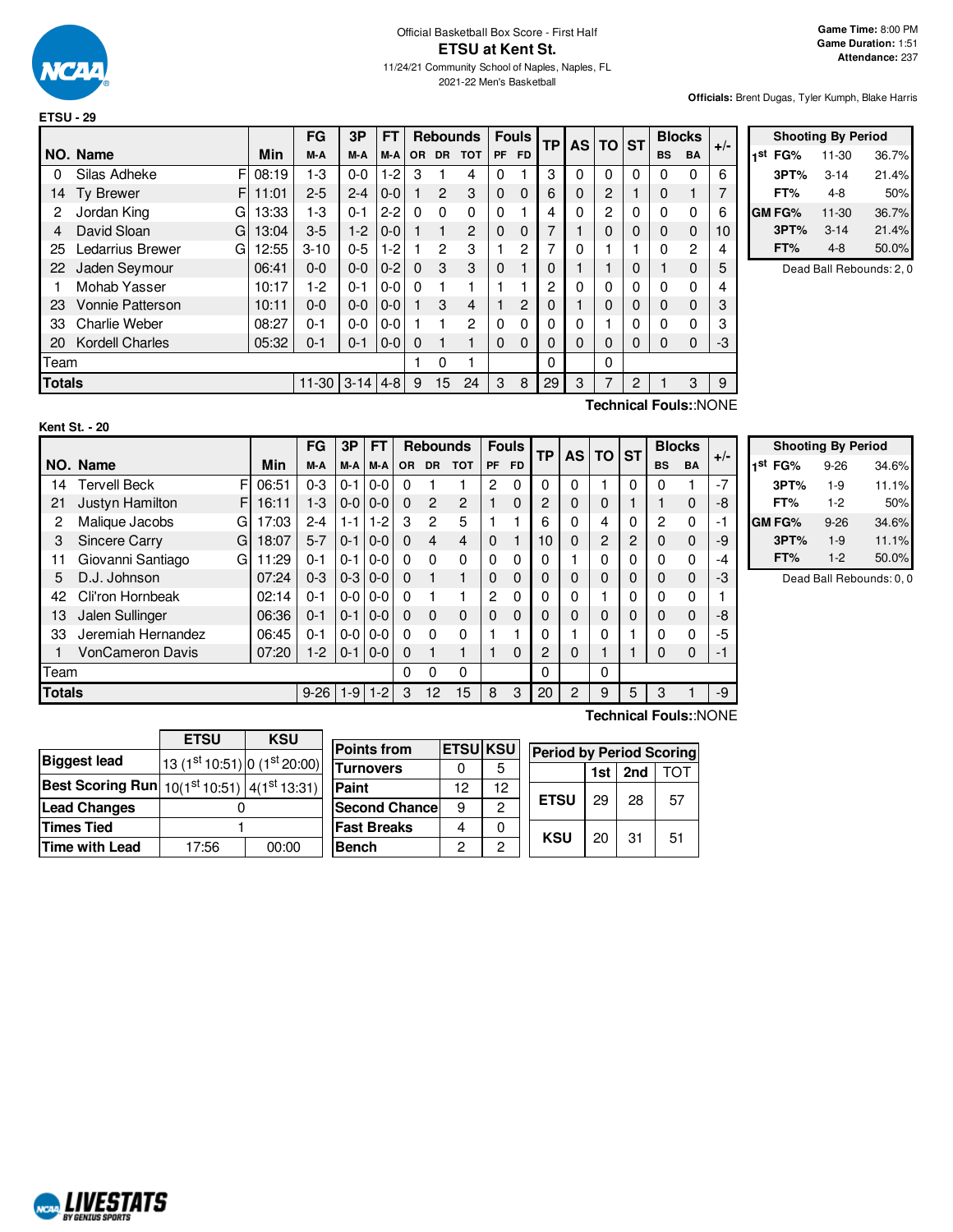

2021-22 Men's Basketball

**Officials:** Brent Dugas, Tyler Kumph, Blake Harris

### **Period 2**

| <b>Quarter Starters:</b> |                                                                       |               |                |                                        |                                                              |
|--------------------------|-----------------------------------------------------------------------|---------------|----------------|----------------------------------------|--------------------------------------------------------------|
| <b>ETSU</b>              | 2 King J<br>0 Adheke S                                                | 4 Sloan D     |                | 14 Brewer T                            | 25 Brewer L                                                  |
| <b>KSU</b>               | 2 Jacobs M<br>3 Carry S                                               | 11 Santiago G |                | 14 Beck T                              | 21 Hamilton J                                                |
| <b>Game Time</b>         | <b>ETSU</b>                                                           | <b>Score</b>  | <b>Diff</b>    |                                        | <b>KSU</b>                                                   |
| 20:00                    | 23 PATTERSON V substitution out                                       |               |                |                                        |                                                              |
| 20:00                    | 33 WEBER C substitution out                                           |               |                |                                        |                                                              |
| 20:00                    | 0 ADHEKE S substitution in                                            |               |                |                                        |                                                              |
| 20:00                    | 4 SLOAN D substitution in                                             |               |                |                                        |                                                              |
| 20:00                    |                                                                       |               |                | 1 DAVIS V substitution out             |                                                              |
| 20:00                    |                                                                       |               |                | 33 HERNANDEZ J substitution out        |                                                              |
| 20:00                    |                                                                       |               |                | 11 SANTIAGO G substitution in          |                                                              |
| 20:00                    |                                                                       |               |                | 14 BECK T substitution in              |                                                              |
| 19:45                    |                                                                       |               |                | 11 SANTIAGO G 3pt FG, jump shot missed |                                                              |
| 19:41                    |                                                                       |               |                | 2 JACOBS M offensive rebound (6)       |                                                              |
| 19:40                    |                                                                       | 29-22         | $\overline{7}$ | (8)                                    | 2 JACOBS M 2pt FG second chance in the paint, layup made     |
| 19:19                    | 25 BREWER L 2pt FG in the paint, jump shot missed                     |               |                |                                        |                                                              |
| 19:16                    |                                                                       |               |                | 2 JACOBS M defensive rebound (7)       |                                                              |
| 19:11                    |                                                                       |               |                | 14 BECK T turnover travel (2)          |                                                              |
| 18:48                    | 4 SLOAN D turnover bad pass (1)                                       |               |                |                                        |                                                              |
| 18:25                    |                                                                       |               |                | missed                                 | 2 JACOBS M 2pt FG from turnover outside the paint, jump shot |
| 18:20                    | 4 SLOAN D defensive rebound (3)                                       |               |                |                                        |                                                              |
| 18:01                    | 4 SLOAN D 2pt FG in the paint, jump shot missed                       |               |                |                                        |                                                              |
| 17:54                    | 0 ADHEKE S offensive rebound (5)                                      |               |                |                                        |                                                              |
| 17:54                    | 0 ADHEKE S 2pt FG second chance in the paint, layup made (5)          | $31 - 22$     | 9              |                                        |                                                              |
| 17:43                    |                                                                       |               |                |                                        | 21 HAMILTON J 2pt FG outside the paint, jump shot missed     |
| 17:39                    | 4 SLOAN D defensive rebound (4)                                       |               |                |                                        |                                                              |
| 17:33                    | 2 KING J 3pt FG, jump shot made (7)                                   | 34-22         | 12             |                                        |                                                              |
| 17:33                    | 4 SLOAN D assist (2)                                                  |               |                |                                        |                                                              |
| 17:21                    |                                                                       |               |                | Timeout 30 Sec                         |                                                              |
| 17:21                    |                                                                       |               | Timeout media  |                                        |                                                              |
| 17:21                    |                                                                       |               |                | 14 BECK T substitution out             |                                                              |
| 17:21                    |                                                                       |               |                | 5 JOHNSON D substitution in            |                                                              |
| 17:02                    |                                                                       | 34-24         | 10             | (12)                                   | 3 CARRY S 2pt FG outside the paint, step back jump shot made |
| 16:40                    | 4 SLOAN D 3pt FG, jump shot made (10)                                 | 37-24         | 13             |                                        |                                                              |
| 15:56                    | 25 BREWER L steal (2)                                                 |               |                | 21 HAMILTON J turnover lost ball (1)   |                                                              |
| 15:51                    | 2 KING J 2pt FG from turnover outside the paint, jump shot<br>made(9) | 39-24         | 15             |                                        |                                                              |
| 15:36                    | 25 BREWER L steal (3)                                                 |               |                | 3 CARRY S turnover bad pass (3)        |                                                              |
| 15:32                    | 0 ADHEKE S foul drawn (2)                                             |               |                | 3 CARRY S foul shooting (1 - 1)        |                                                              |
| 15:32                    |                                                                       |               | Timeout media  |                                        |                                                              |
| 15:32                    |                                                                       |               |                | 21 HAMILTON J substitution out         |                                                              |
| 15:32                    |                                                                       |               |                | 42 HORNBEAK C substitution in          |                                                              |
| 15:32                    | 0 ADHEKE S free throw fast break 1 - 2 made (6)                       | 40-24         | 16             |                                        |                                                              |
| 15:32                    | 0 ADHEKE S free throw fast break 2 - 2 made (7)                       | 41-24         | 17             |                                        |                                                              |
| 15:09                    |                                                                       |               |                | 5 JOHNSON D 3pt FG, jump shot missed   |                                                              |

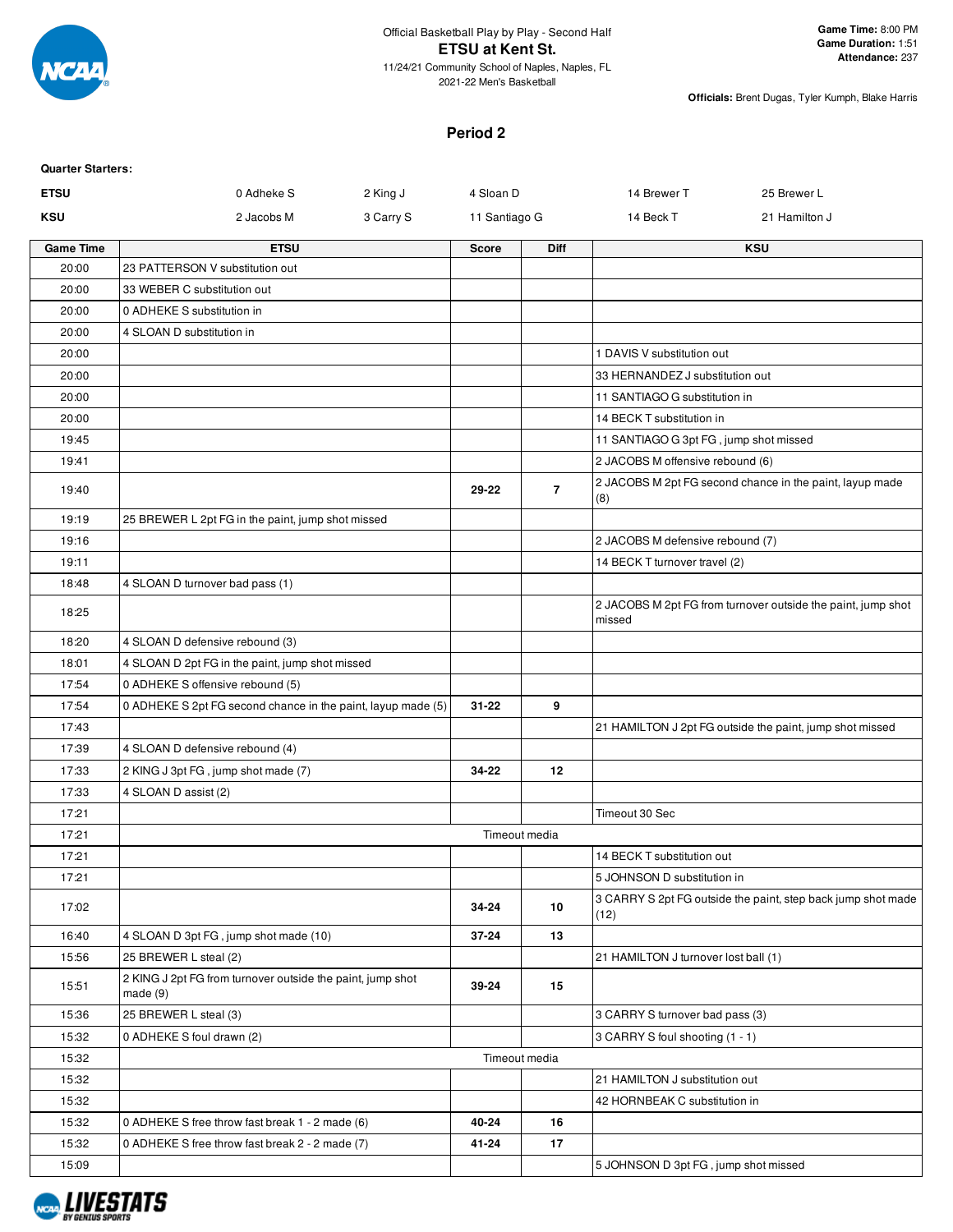

| <b>Game Time</b> | <b>ETSU</b>                                                                | <b>Score</b>  | Diff | <b>KSU</b>                                                               |
|------------------|----------------------------------------------------------------------------|---------------|------|--------------------------------------------------------------------------|
| 15:03            | 0 ADHEKE S defensive rebound (6)                                           |               |      |                                                                          |
| 14:44            | 4 SLOAN D 2pt FG in the paint, floating jump shot made (12)                | 43-24         | 19   |                                                                          |
| 14:33            |                                                                            | 43-26         | 17   | 3 CARRY S 2pt FG outside the paint, jump shot made (14)                  |
| 14:12            | 14 BREWER T 3pt FG, jump shot missed                                       |               |      |                                                                          |
| 14:07            |                                                                            |               |      | 42 HORNBEAK C defensive rebound (2)                                      |
| 14:00            |                                                                            |               |      | 5 JOHNSON D 3pt FG, jump shot missed                                     |
| 13:56            | 0 ADHEKE S defensive rebound (7)                                           |               |      |                                                                          |
| 13:29            | 4 SLOAN D foul drawn (1)                                                   |               |      | 42 HORNBEAK C foul personal (3 - 2)                                      |
| 13:29            | 0 ADHEKE S substitution out                                                |               |      |                                                                          |
| 13:29            | 33 WEBER C substitution in                                                 |               |      |                                                                          |
| 13:29            |                                                                            |               |      | 5 JOHNSON D substitution out                                             |
| 13:29            |                                                                            |               |      | 11 SANTIAGO G substitution out                                           |
| 13:29            |                                                                            |               |      | 42 HORNBEAK C substitution out                                           |
| 13:29            |                                                                            |               |      | 13 SULLINGER J substitution in                                           |
| 13:29            |                                                                            |               |      | 14 BECK T substitution in                                                |
| 13:29            |                                                                            |               |      | 33 HERNANDEZ J substitution in                                           |
| 13:25            | 4 SLOAN D turnover out of bounds (2)                                       |               |      |                                                                          |
| 13:08            | 25 BREWER L substitution out                                               |               |      |                                                                          |
| 13:08            | 23 PATTERSON V substitution in                                             |               |      |                                                                          |
| 12:50            |                                                                            | 43-28         | 15   | 3 CARRY S 2pt FG from turnover outside the paint, jump shot<br>made (16) |
| 12:22            | 4 SLOAN D 3pt FG, jump shot missed                                         |               |      |                                                                          |
| 12:17            |                                                                            |               |      | 2 JACOBS M defensive rebound (8)                                         |
| 12:11            |                                                                            | 43-30         | 13   | 3 CARRY S 2pt FG in the paint, layup made (18)                           |
| 12:10            | 14 BREWER T foul shooting (1 - 1)                                          |               |      | 3 CARRY S foul drawn (2)                                                 |
| 12:10            | 2 KING J substitution out                                                  |               |      |                                                                          |
| 12:10            | 1 YASSER M substitution in                                                 |               |      |                                                                          |
| 12:10            |                                                                            | 43-31         | 12   | 3 CARRY S free throw 1 - 1 made (19)                                     |
| 11:59            | 23 PATTERSON V 3pt FG, jump shot missed                                    |               |      |                                                                          |
| 11:51            | 33 WEBER C offensive rebound (3)                                           |               |      |                                                                          |
| 11:51            | 33 WEBER C 2pt FG second chance in the paint, layup missed                 |               |      |                                                                          |
| 11:50            |                                                                            |               |      | 3 CARRY S defensive rebound (5)                                          |
| 11:44            | 4 SLOAN D steal (1)                                                        |               |      | 14 BECK T turnover lost ball (3)                                         |
| 11:29            | 4 SLOAN D foul drawn (2)                                                   |               |      | 13 SULLINGER J foul personal (1 - 3)                                     |
| 11:29            |                                                                            | Timeout media |      |                                                                          |
| 11:29            | 14 BREWER T substitution out                                               |               |      |                                                                          |
| 11:29            | 20 CHARLES K substitution in                                               |               |      |                                                                          |
| 11:12            | 4 SLOAN D foul offensive (1 - 2)                                           |               |      | 3 CARRY S foul drawn (3)                                                 |
| 11:12            | 4 SLOAN D turnover offensive (3)                                           |               |      |                                                                          |
| 11:12            | 4 SLOAN D substitution out                                                 |               |      |                                                                          |
| 11:12            | 2 KING J substitution in                                                   |               |      |                                                                          |
| 10:52            | 23 PATTERSON V steal (1)                                                   |               |      | 13 SULLINGER J turnover lost ball (1)                                    |
| 10:23            | 23 PATTERSON V 2pt FG from turnover outside the paint, jump<br>shot missed |               |      |                                                                          |
| 10:18            |                                                                            |               |      | 3 CARRY S defensive rebound (6)                                          |
| 10:16            |                                                                            | 43-33         | 10   | 14 BECK T 2pt FG fast break in the paint, layup made (2)                 |
| 10:16            |                                                                            |               |      | 3 CARRY S assist (1)                                                     |
| 09:52            | 33 WEBER C foul drawn (1)                                                  |               |      | 14 BECK T foul shooting (3 - 4)                                          |
| 09:52            | 33 WEBER C free throw 1 - 2 made (1)                                       | 44-33         | 11   |                                                                          |
| 09:52            |                                                                            |               |      | 13 SULLINGER J substitution out                                          |
|                  |                                                                            |               |      |                                                                          |

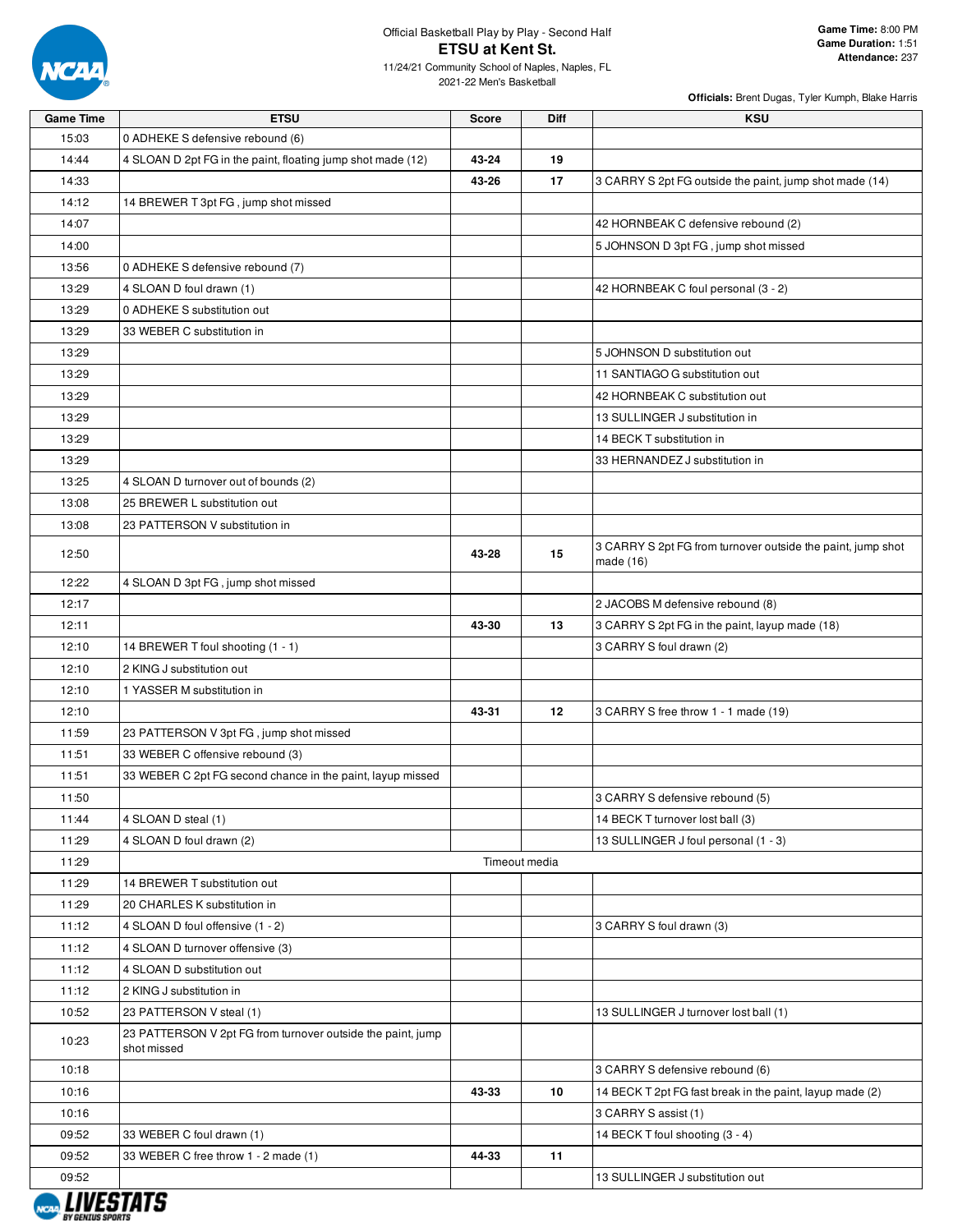

| <b>Game Time</b> | <b>ETSU</b>                                        | <b>Score</b> | <b>Diff</b>   | <b>KSU</b>                                                    |
|------------------|----------------------------------------------------|--------------|---------------|---------------------------------------------------------------|
| 09:52            |                                                    |              |               | 11 SANTIAGO G substitution in                                 |
| 09:52            | 33 WEBER C free throw 2 - 2 made (2)               | 45-33        | 12            |                                                               |
| 09:52            | 33 WEBER C substitution out                        |              |               |                                                               |
| 09:52            | 22 SEYMOUR J substitution in                       |              |               |                                                               |
| 09:28            | 20 CHARLES K foul shooting (1 - 3)                 |              |               | 14 BECK T foul drawn (1)                                      |
| 09:28            |                                                    |              |               | 14 BECK T free throw 1 - 2 missed                             |
| 09:28            |                                                    |              |               | offensive dead ball rebound (1)                               |
| 09:28            |                                                    | 45-34        | 11            | 14 BECK T free throw 2 - 2 made (3)                           |
| 09:10            | 20 CHARLES K 3pt FG, jump shot missed              |              |               |                                                               |
| 09:06            |                                                    |              |               | 2 JACOBS M defensive rebound (9)                              |
| 08:59            |                                                    | 45-37        | 8             | 33 HERNANDEZ J 3pt FG, jump shot made (3)                     |
| 08:59            |                                                    |              |               | 2 JACOBS M assist (1)                                         |
| 08:43            | 23 PATTERSON V 3pt FG, jump shot missed            |              |               |                                                               |
| 08:38            | 2 KING J offensive rebound (1)                     |              |               |                                                               |
| 08:37            | 2 KING J 3pt FG second chance, jump shot made (12) | 48-37        | 11            |                                                               |
| 08:14            |                                                    | 48-40        | 8             | 11 SANTIAGO G 3pt FG, jump shot made (3)                      |
| 08:14            |                                                    |              |               | 3 CARRY S assist (2)                                          |
| 08:10            |                                                    |              |               | Timeout 30 Sec                                                |
| 08:10            |                                                    |              | Timeout media |                                                               |
| 08:10            | 1 YASSER M substitution out                        |              |               |                                                               |
| 08:10            | 20 CHARLES K substitution out                      |              |               |                                                               |
| 08:10            | 23 PATTERSON V substitution out                    |              |               |                                                               |
| 08:10            | 4 SLOAN D substitution in                          |              |               |                                                               |
| 08:10            | 14 BREWER T substitution in                        |              |               |                                                               |
| 08:10            | 25 BREWER L substitution in                        |              |               |                                                               |
| 08:10            |                                                    |              |               | 14 BECK T substitution out                                    |
| 08:10            |                                                    |              |               | 21 HAMILTON J substitution in                                 |
| 07:41            | 4 SLOAN D turnover lost ball (4)                   |              |               | 21 HAMILTON J steal (2)                                       |
| 07:21            | 2 KING J foul drawn (2)                            |              |               | 3 CARRY S foul offensive (2 - 5)                              |
| 07:21            |                                                    |              |               | 3 CARRY S turnover offensive (4)                              |
| 07:12            | 2 KING J turnover lost ball (3)                    |              |               | 33 HERNANDEZ J steal (2)                                      |
| 07:05            |                                                    | 48-42        | 6             | 2 JACOBS M 2pt FG from turnover in the paint, layup made (10) |
| 07:05            |                                                    |              |               | 11 SANTIAGO G assist (2)                                      |
| 06:53            | Timeout 30 Sec                                     |              |               |                                                               |
| 06:53            | 22 SEYMOUR J substitution out                      |              |               |                                                               |
| 06:53            | 0 ADHEKE S substitution in                         |              |               |                                                               |
| 06:32            | 25 BREWER L 2pt FG in the paint, jump shot missed  |              |               |                                                               |
| 06:28            |                                                    |              |               | 3 CARRY S defensive rebound (7)                               |
| 06:12            | 4 SLOAN D foul personal (2 - 4)                    |              |               | 3 CARRY S foul drawn (4)                                      |
| 05:57            |                                                    |              |               | 2 JACOBS M 3pt FG, jump shot missed                           |
| 05:52            | 14 BREWER T defensive rebound (4)                  |              |               |                                                               |
| 05:28            | 25 BREWER L 3pt FG, jump shot missed               |              |               |                                                               |
| 05:26            | offensive dead ball rebound (3)                    |              |               |                                                               |
| 05:26            | 14 BREWER T foul offensive (2 - 5)                 |              |               | 21 HAMILTON J foul drawn (1)                                  |
| 05:26            | 14 BREWER T turnover offensive (3)                 |              |               |                                                               |
|                  |                                                    |              |               | 21 HAMILTON J 2pt FG from turnover in the paint, jump shot    |
| 05:04            |                                                    |              |               | missed                                                        |
| 05:00            | 0 ADHEKE S defensive rebound (8)                   |              |               |                                                               |
| 04:38            | 0 ADHEKE S 2pt FG in the paint, layup blocked      |              |               |                                                               |

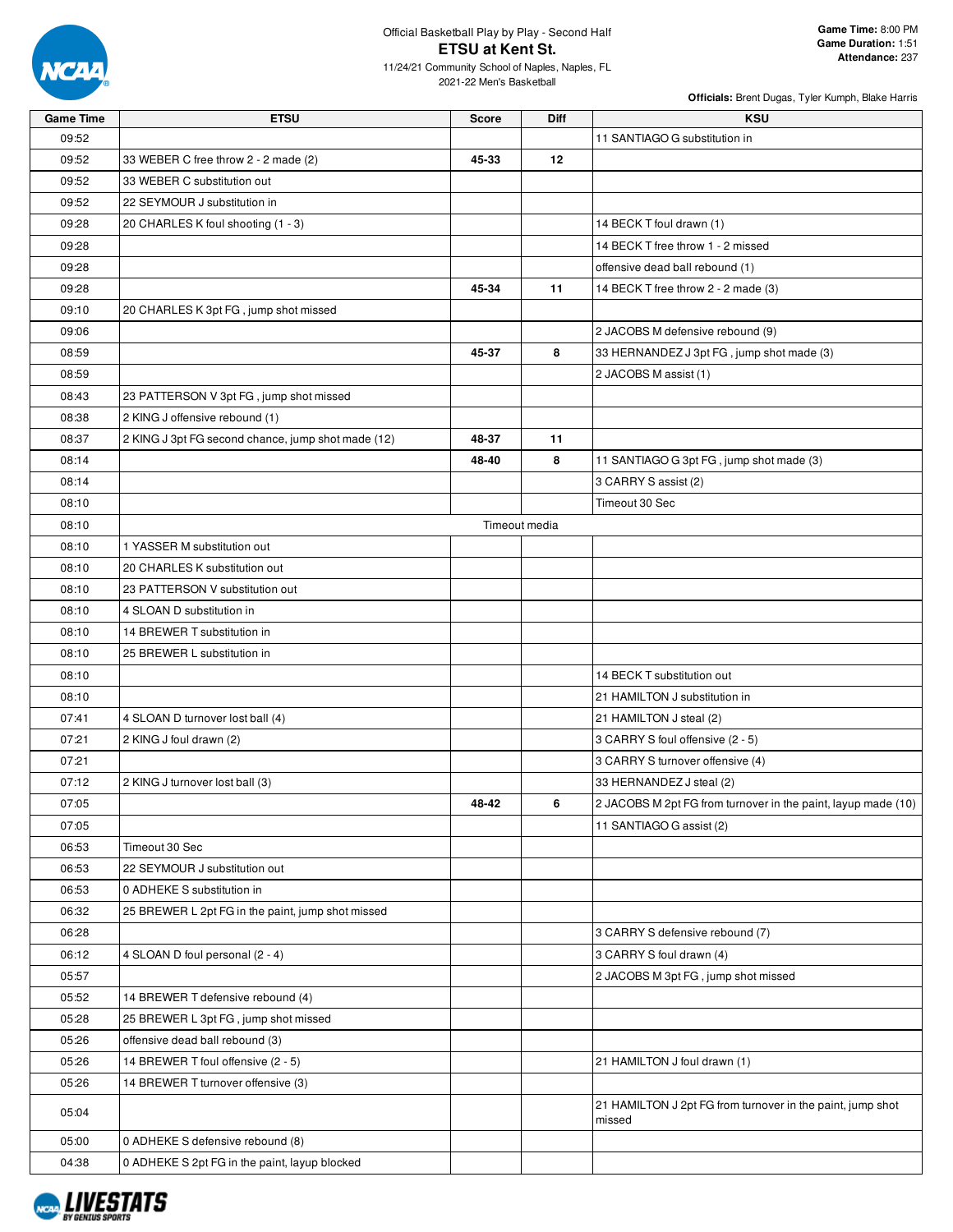

| <b>Game Time</b> | <b>ETSU</b>                                                 | <b>Score</b> | Diff           | <b>KSU</b>                                                                     |
|------------------|-------------------------------------------------------------|--------------|----------------|--------------------------------------------------------------------------------|
| 04:38            |                                                             |              |                | 21 HAMILTON J block (2)                                                        |
| 04:35            |                                                             |              |                | 2 JACOBS M defensive rebound (10)                                              |
| 04:35            | 25 BREWER L foul personal (2 - 6)                           |              |                | 2 JACOBS M foul drawn (2)                                                      |
| 04:35            | 0 ADHEKE S substitution out                                 |              |                |                                                                                |
| 04:35            | 22 SEYMOUR J substitution in                                |              |                |                                                                                |
| 04:15            |                                                             |              |                | 11 SANTIAGO G 3pt FG, jump shot missed                                         |
| 04:11            |                                                             |              |                | 3 CARRY S offensive rebound (8)                                                |
| 04:08            |                                                             | 48-44        | 4              | 2 JACOBS M 2pt FG second chance in the paint, dunk, made<br>(12)               |
| 04:08            |                                                             |              |                | 3 CARRY S assist (3)                                                           |
| 03:48            | 4 SLOAN D turnover bad pass (5)                             |              |                |                                                                                |
| 03:48            |                                                             |              | Timeout media  |                                                                                |
| 03:48            | 22 SEYMOUR J substitution out                               |              |                |                                                                                |
| 03:48            | 33 WEBER C substitution in                                  |              |                |                                                                                |
| 03:31            |                                                             |              |                | 3 CARRY S 3pt FG from turnover, jump shot missed                               |
| 03:26            | 14 BREWER T defensive rebound (5)                           |              |                |                                                                                |
| 03:11            | 33 WEBER C 2pt FG in the paint, jump shot made (4)          | 50-44        | 6              |                                                                                |
| 03:11            | 4 SLOAN D assist (3)                                        |              |                |                                                                                |
| 03:11            | 33 WEBER C foul drawn (2)                                   |              |                | 3 CARRY S foul shooting (3 - 6)                                                |
| 03:11            | 33 WEBER C free throw 1 - 1 made (5)                        | 51-44        | $\overline{7}$ |                                                                                |
| 02:50            |                                                             | 51-47        | 4              | 33 HERNANDEZ J 3pt FG, jump shot made (6)                                      |
| 02:50            |                                                             |              |                | 3 CARRY S assist (4)                                                           |
| 02:45            | 14 BREWER T 2pt FG in the paint, jump shot made (8)         | 53-47        | 6              |                                                                                |
| 02:45            | 2 KING J assist (1)                                         |              |                |                                                                                |
| 02:45            |                                                             |              |                | 33 HERNANDEZ J 3pt FG, jump shot missed                                        |
|                  |                                                             |              |                |                                                                                |
| 02:45            |                                                             |              |                | 2 JACOBS M offensive rebound (11)                                              |
| 02:45            | 4 SLOAN D steal (2)                                         |              |                | 2 JACOBS M turnover lost ball (5)                                              |
| 02:43            | 4 SLOAN D turnover (6)                                      |              |                |                                                                                |
| 02:21            |                                                             |              |                | 33 HERNANDEZ J 3pt FG from turnover, jump shot missed                          |
| 02:16            |                                                             |              |                | 2 JACOBS M offensive rebound (12)                                              |
| 02:15            |                                                             | 53-49        | 4              | 2 JACOBS M 2pt FG from turnover second chance in the paint,<br>layup made (14) |
| 01:49            |                                                             |              |                | Timeout 60 Sec                                                                 |
| 01:23            | 25 BREWER L 3pt FG, jump shot missed                        |              |                |                                                                                |
| 01:18            | 14 BREWER T offensive rebound (6)                           |              |                |                                                                                |
| 01:18            | 14 BREWER T 2pt FG second chance in the paint, layup missed |              |                |                                                                                |
| 01:17            | 14 BREWER T offensive rebound (7)                           |              |                |                                                                                |
| 01:15            | 14 BREWER T turnover lost ball (4)                          |              |                | 21 HAMILTON J steal (3)                                                        |
| 01:04            | 2 KING J foul personal (1 - 7)                              |              |                | 3 CARRY S foul drawn (5)                                                       |
| 01:04            |                                                             | 53-50        | 3              | 3 CARRY S 1&1 free throw 1 made (20)                                           |
| 01:04            |                                                             | 53-51        | $\mathbf{2}$   | 3 CARRY S 1&1 free throw 2 made (21)                                           |
| 00:53            | Timeout 30 Sec                                              |              |                |                                                                                |
| 00:41            | 2 KING J 2pt FG outside the paint, jump shot made (14)      | 55-51        | 4              |                                                                                |
| 00:24            |                                                             |              |                | 3 CARRY S 3pt FG, jump shot missed                                             |
| 00:20            | 33 WEBER C defensive rebound (4)                            |              |                |                                                                                |
| 00:20            | 33 WEBER C foul drawn (3)                                   |              |                | 21 HAMILTON J foul personal (2 - 7)                                            |
| 00:20            | 33 WEBER C 1&1 free throw 1 made (6)                        | 56-51        | 5              |                                                                                |
| 00:20            | 33 WEBER C 1&1 free throw 2 made (7)                        | 57-51        | 6              |                                                                                |
| 00:18            |                                                             |              |                | 33 HERNANDEZ J 3pt FG, jump shot missed                                        |
| 00:09            |                                                             |              |                | 3 CARRY S offensive rebound (9)                                                |
| ,,,,,,,,,,       |                                                             |              |                |                                                                                |

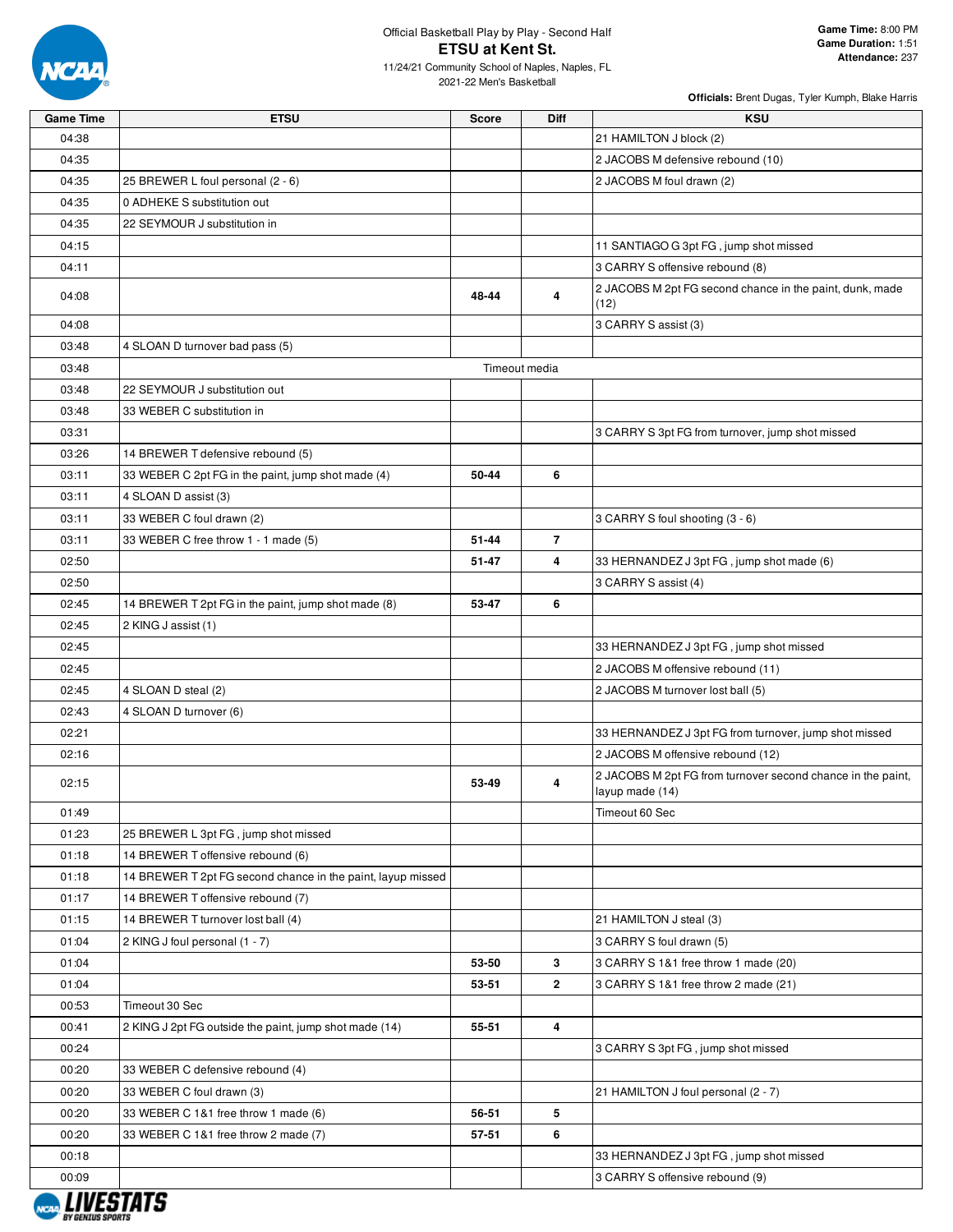

# Official Basketball Play by Play - Second Half **ETSU at Kent St.**

11/24/21 Community School of Naples, Naples, FL 2021-22 Men's Basketball

| <b>Game Time</b> | <b>ETSU</b>            | Score              | <b>Diff</b> | <b>KSU</b>                                           |  |  |  |  |  |
|------------------|------------------------|--------------------|-------------|------------------------------------------------------|--|--|--|--|--|
| 00:09            |                        |                    |             | 11 SANTIAGO G 3pt FG second chance, jump shot missed |  |  |  |  |  |
| 00:04            | defensive rebound (38) |                    |             |                                                      |  |  |  |  |  |
| 00:05            | Timeout 60 Sec         |                    |             |                                                      |  |  |  |  |  |
|                  |                        | <b>END OF GAME</b> |             |                                                      |  |  |  |  |  |
|                  | <b>ETSU 57-51 KSU</b>  |                    |             |                                                      |  |  |  |  |  |
|                  |                        |                    |             |                                                      |  |  |  |  |  |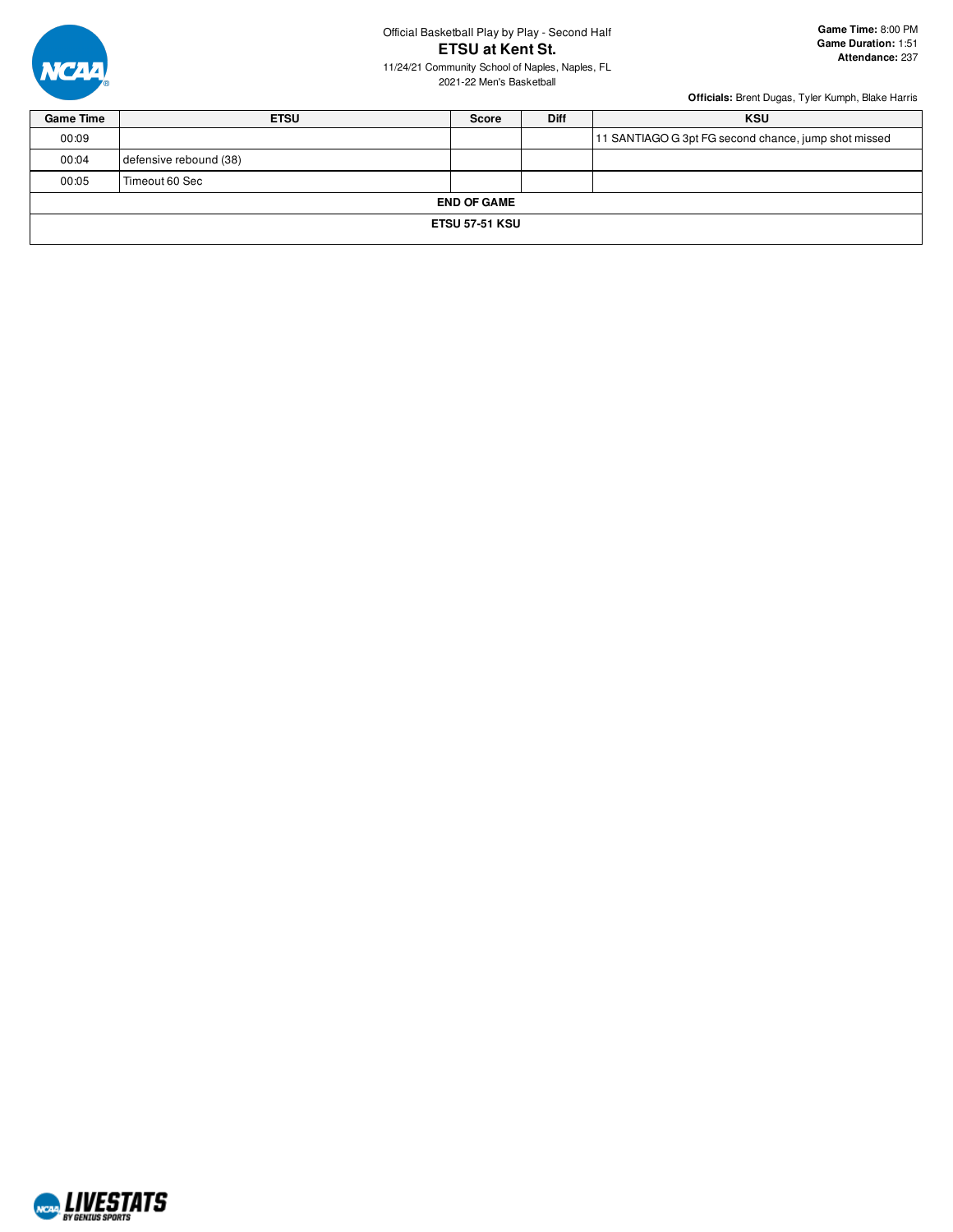

|        |                       |       | FG       | 3P       | FT      |           | <b>Rebounds</b> |                |                | <b>Fouls</b> | <b>TP</b> | <b>AS</b>      | <b>TO</b>      | <b>ST</b> | <b>Blocks</b> |                       | $+/-$ |
|--------|-----------------------|-------|----------|----------|---------|-----------|-----------------|----------------|----------------|--------------|-----------|----------------|----------------|-----------|---------------|-----------------------|-------|
|        | NO. Name              | Min   | M-A      | M-A      | M-A     | <b>OR</b> | <b>DR</b>       | <b>TOT</b>     | <b>PF</b>      | <b>FD</b>    |           |                |                |           | <b>BS</b>     | <b>BA</b>             |       |
| 0      | F<br>Silas Adheke     | 08:49 | $1-2$    | $0 - 0$  | $2 - 2$ |           | 3               | 4              | $\Omega$       |              | 4         | 0              | 0              | 0         | 0             |                       | 8     |
| 14     | <b>Ty Brewer</b><br>F | 16:41 | $1 - 3$  | $0 - 1$  | $0 - 0$ | 2         | $\overline{2}$  | 4              | $\overline{2}$ | $\Omega$     | 2         | 0              | $\overline{c}$ | 0         | 0             | $\Omega$              |       |
| 2      | Jordan King<br>G      | 19:02 | $4 - 4$  | $2-2$    | $0 - 0$ |           | 0               |                |                |              | 10        |                |                | 0         | 0             | $\mathbf{0}$          | -2    |
| 4      | David Sloan<br>G      | 16:58 | $2 - 4$  | $1-2$    | $0 - 0$ | $\Omega$  | 2               | $\mathcal{P}$  | $\overline{2}$ | 2            | 5         | $\overline{2}$ | 6              | 2         | 0             | $\Omega$              |       |
| 25     | Ledarrius Brewer<br>G | 15:02 | $0 - 4$  | $0 - 2$  | $0-0$   | 0         | 0               | 0              | 1              | 0            | 0         | ი              | 0              | 2         | 0             | $\Omega$              | 6     |
| 33     | Charlie Weber         | 07:25 | $1-2$    | $0 - 0$  | $5-5$   |           | 1               | $\overline{2}$ | $\mathbf 0$    | 3            | 7         | 0              | 0              | 0         | 0             | $\Omega$              | -3    |
| 23     | Vonnie Patterson      | 04:58 | $0 - 3$  | $0 - 2$  | $0 - 0$ | 0         | 0               | $\mathbf{0}$   | $\Omega$       | 0            | 0         | ი              | 0              |           | 0             | $\Omega$              | -9    |
|        | Mohab Yasser          | 04:00 | $0-0$    | $0 - 0$  | $0 - 0$ | 0         | $\Omega$        | $\Omega$       | $\mathbf 0$    | 0            | 0         | 0              | 0              | 0         | 0             | $\Omega$              | -5    |
| 20     | Kordell Charles       | 03:19 | $0 - 1$  | $0 - 1$  | $0 - 0$ | 0         | $\Omega$        | 0              |                | 0            | 0         | ი              | 0              | 0         | 0             | $\Omega$              | -4    |
| 22     | Jaden Seymour         | 03:46 | $0 - 0$  | $0 - 0$  | $0 - 0$ | 0         | 0               | $\Omega$       | $\Omega$       | 0            | 0         | 0              | 0              | 0         | 0             | $\Omega$              | -8    |
| Team   |                       |       |          |          |         | 0         |                 |                |                |              | 0         |                | 0              |           |               |                       |       |
| Totals |                       |       | $9 - 23$ | $3 - 10$ | $7 - 7$ | 5         | 9               | 14             | 7              | 7            | 28        | 3              | 9              | 5         | 0             |                       | -3    |
|        |                       |       |          |          |         |           |                 |                |                |              |           |                | アンストルリント       |           |               | <b>Execute ALONIE</b> |       |

| <b>Shooting By Period</b> |          |        |  |  |  |  |  |  |  |  |
|---------------------------|----------|--------|--|--|--|--|--|--|--|--|
| ond FG%                   | $9 - 23$ | 39.1%  |  |  |  |  |  |  |  |  |
| 3PT%                      | $3 - 10$ | 30.0%  |  |  |  |  |  |  |  |  |
| FT%                       | $7 - 7$  | 100%   |  |  |  |  |  |  |  |  |
| GM FG%                    | $9 - 23$ | 39.1%  |  |  |  |  |  |  |  |  |
| 3PT%                      | $3 - 10$ | 30.0%  |  |  |  |  |  |  |  |  |
| FT%                       | 7-7      | 100.0% |  |  |  |  |  |  |  |  |

Dead Ball Rebounds: 1, 0

**Technical Fouls:**:NONE

|               |                         |   |       | <b>FG</b> | 3P           | FТ      |                | <b>Rebounds</b> |              |           | <b>Fouls</b> | ТP |           | <b>TO</b>      | <b>ST</b> |           | <b>Blocks</b> | $+/-$ |
|---------------|-------------------------|---|-------|-----------|--------------|---------|----------------|-----------------|--------------|-----------|--------------|----|-----------|----------------|-----------|-----------|---------------|-------|
|               | NO. Name                |   | Min   | M-A       | M-A          | M-A     | OR.            | <b>DR</b>       | <b>TOT</b>   | <b>PF</b> | <b>FD</b>    |    | <b>AS</b> |                |           | <b>BS</b> | <b>BA</b>     |       |
| 14            | <b>Tervell Beck</b>     | F | 07:58 | 1-1       | $0 - 0$      | $-2$    | 0              | 0               | 0            |           |              | 3  | 0         | $\overline{c}$ | 0         | $\Omega$  | 0             | 6     |
| 21            | Justyn Hamilton         | F | 12:38 | $0 - 2$   | $0 - 0$      | $0 - 0$ | $\Omega$       | $\Omega$        | 0            |           |              | 0  | 0         |                | 2         |           | 0             | -4    |
| 2             | Malique Jacobs          | G | 20:00 | $4-6$     | $0 - 1$      | $0-0$   | 3              | 4               | 7            | $\Omega$  |              | 8  |           |                | 0         | $\Omega$  | 0             | 3     |
| 3             | <b>Sincere Carry</b>    | G | 20:00 | $4-6$     | $0 - 2$      | $3 - 3$ | $\overline{2}$ | 3               | 5            | 3         | 4            | 11 | 4         | $\overline{2}$ | 0         | 0         | 0             | 3     |
| 11            | Giovanni Santiago       | G | 16:23 | $1 - 4$   | $-4$         | $0 - 0$ | 0              | $\Omega$        | 0            | $\Omega$  | 0            | 3  |           | 0              | 0         | $\Omega$  | 0             | -3    |
|               | <b>VonCameron Davis</b> |   | 00:00 | $0 - 0$   | $0 - 0$      | $0-0$   | $\Omega$       | $\Omega$        | $\mathbf{0}$ | 0         | $\Omega$     | 0  | 0         | $\Omega$       | 0         | 0         | 0             | 0     |
| 5             | D.J. Johnson            |   | 03:52 | $0 - 2$   | $0 - 2$      | $0 - 0$ | 0              | $\Omega$        | 0            | $\Omega$  | 0            | 0  | 0         | 0              | 0         | $\Omega$  | 0             | -5    |
| 42            | Cli'ron Hornbeak        |   | 02:03 | $0 - 0$   | $0-0$        | $0 - 0$ | $\Omega$       |                 | 4            |           | 0            | 0  | 0         | $\Omega$       | 0         | 0         | 0             | $-2$  |
| 13            | Jalen Sullinger         |   | 03:37 | $0 - 0$   | $0 - 0$      | $0 - 0$ | 0              | $\Omega$        | 0            |           | 0            | 0  | 0         | 4              | $\Omega$  | $\Omega$  | 0             | 6     |
| 33            | Jeremiah Hernandez      |   | 13:29 | $2 - 5$   | $2 - 5$      | $0-0$   | 0              | $\Omega$        | 0            | $\Omega$  | $\Omega$     | 6  | 0         | 0              |           | 0         | 0             | 11    |
| Team          |                         |   |       |           |              |         | 0              | 0               | 0            |           |              | 0  |           | 0              |           |           |               |       |
| <b>Totals</b> |                         |   |       | $12 - 26$ | $3-14$   4-5 |         | 5              | 8               | 13           | 7         | 7            | 31 | 6         | 7              | 3         |           | 0             | 3     |

|                     | <b>Shooting By Period</b> |       |
|---------------------|---------------------------|-------|
| 2 <sup>nd</sup> FG% | 12-26                     | 46.2% |
| 3PT%                | $3 - 14$                  | 21.4% |
| FT%                 | 4-5                       | 80%   |
| <b>GM FG%</b>       | 12-26                     | 46.2% |
| 3PT%                | $3 - 14$                  | 21.4% |
| FT%                 | $4 - 5$                   | 80.0% |

Dead Ball Rebounds: 1, 0

| <b>IETSU KSU</b><br><b>Period by Period Scoring</b> |  |  |  |  |  |  |  |
|-----------------------------------------------------|--|--|--|--|--|--|--|
|                                                     |  |  |  |  |  |  |  |
|                                                     |  |  |  |  |  |  |  |
| 57                                                  |  |  |  |  |  |  |  |
| 51                                                  |  |  |  |  |  |  |  |
|                                                     |  |  |  |  |  |  |  |
|                                                     |  |  |  |  |  |  |  |

**ETSU** *M*<sub>E</sub>

 $\mathsf{r}$ 

# **Technical Fouls:**:NONE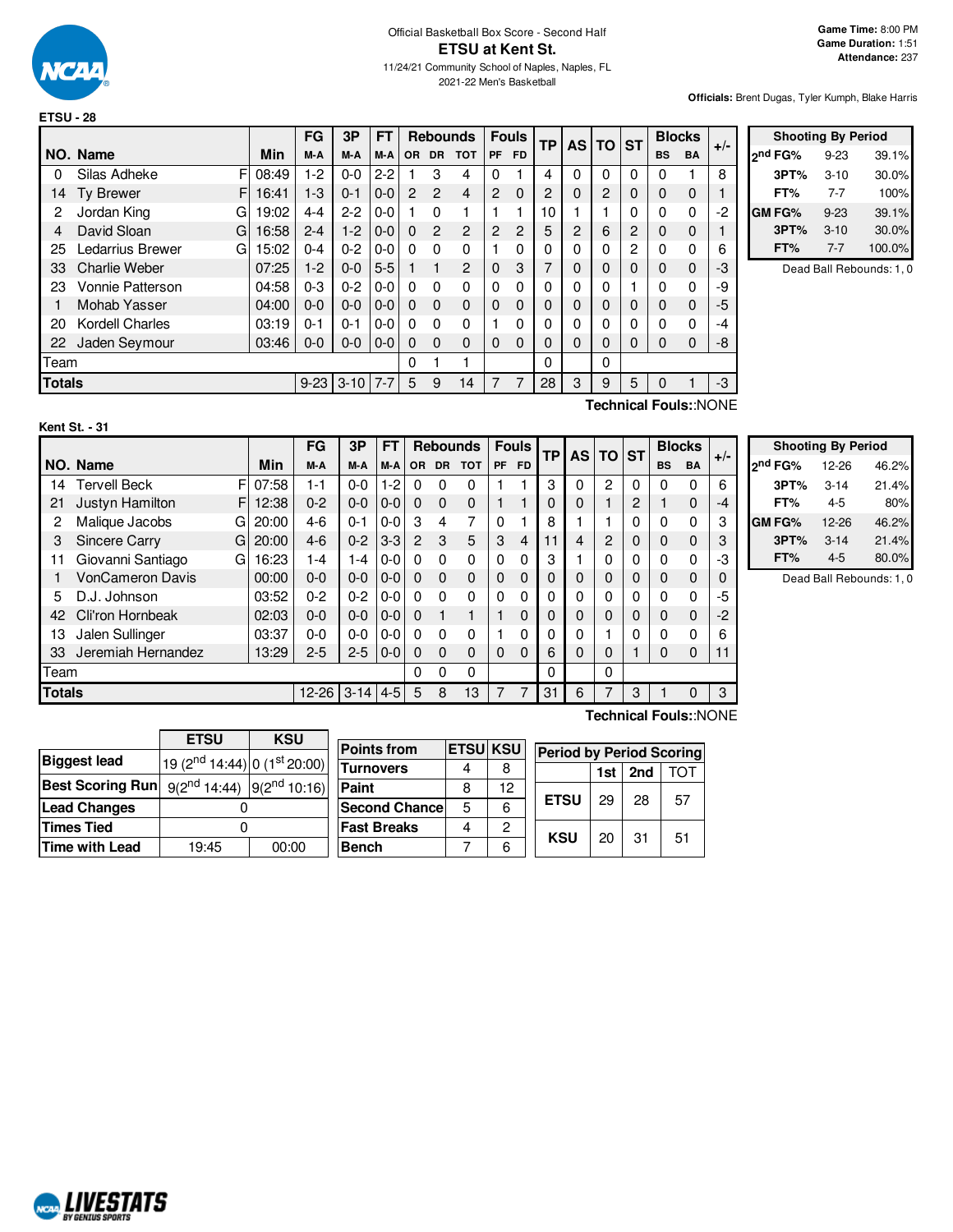



{ Players => 0, 1, 2, 3, 4, 5, 11, 13, 14, 15, 21, 33, 34, 40, 42; } FG Types => All; Results => All;



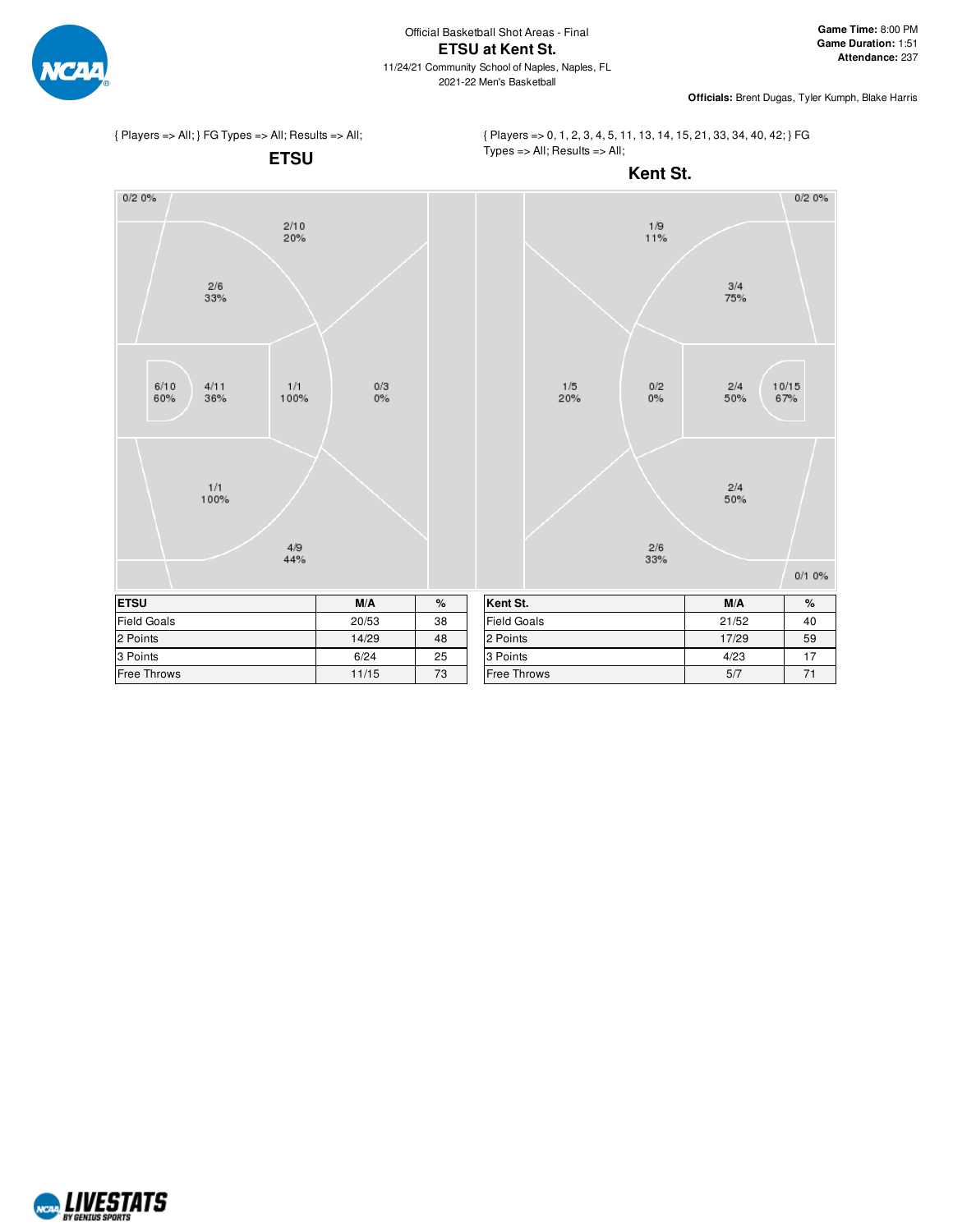

| <b>ETSU</b>    |                         |             |       |              |           |                    |                          |                |      |                |                |                 |     |               |     |                  |                |
|----------------|-------------------------|-------------|-------|--------------|-----------|--------------------|--------------------------|----------------|------|----------------|----------------|-----------------|-----|---------------|-----|------------------|----------------|
| <b>No</b>      | Name                    | <b>Mins</b> |       | <b>Score</b> |           | <b>Points Diff</b> |                          | Points per Min |      | <b>Assists</b> |                | <b>Rebounds</b> |     | <b>Steals</b> |     | <b>Turnovers</b> |                |
|                |                         | On          | Off   | On           | Off       | On                 | Off                      | On             | Off  | On             | Off            | On              | Off | On            | Off | On               | Off            |
| $\mathbf 0$    | Silas Adheke            | 17:08       | 22:52 | $29 - 15$    | $28 - 36$ | 14                 | -8                       | 1.69           | 1.22 | 2              | 4              | 18              | 20  | 3             |     | 3                | 13             |
|                | Mohab Yasser            | 14:17       | 25:43 | $23 - 24$    | $34 - 27$ | $-1$               | $\overline{\phantom{0}}$ | 1.61           | 1.32 | 2              | 4              | 11              | 27  | 3             |     | 5                | 11             |
| $\overline{2}$ | Jordan King             | 32:35       | 07:25 | $43 - 39$    | $14 - 12$ | 4                  | 2                        | 1.32           | 1.89 | 4              | $\overline{c}$ | 32              | 6   | 6             |     | 13               | 3              |
| 4              | David Sloan             | 30:02       | 09:58 | $46 - 35$    | $11 - 16$ | 11                 | $-5$                     | 1.53           | 1.10 | 6              | $\Omega$       | 29              | 9   | 5             | 2   | 13               | 3              |
| 14             | Ty Brewer               | 27:42       | 12:18 | $37 - 29$    | $20 - 22$ | 8                  | $-2$                     | 1.34           | 1.63 | 5              |                | 26              | 12  | 6             |     | 13               | 3              |
| 20             | <b>Kordell Charles</b>  | 08:51       | 31:09 | $11 - 18$    | $46 - 33$ | $-7$               | 13                       | 1.24           | 1.48 | $\mathbf{0}$   | 6              | 6               | 32  |               | 6   | $\overline{c}$   | 14             |
| 22             | Jaden Seymour           | 10:27       | 29:33 | $14 - 17$    | $43 - 34$ | $-3$               | 9                        | 1.34           | 1.46 |                | 5              | 12              | 26  | $\mathbf 0$   |     | 5                | 11             |
| 23             | <b>Vonnie Patterson</b> | 15:09       | 24:51 | $19 - 25$    | $38 - 26$ | $-6$               | 12                       | 1.25           | 1.53 | 2              | 4              | 13              | 25  | 3             |     | 6                | 10             |
| 25             | Ledarrius Brewer        | 27:57       | 12:03 | $40 - 30$    | $17 - 21$ | 10                 | -4                       | 1.43           | 1.41 | 4              | 2              | 29              | 9   | 4             | 3   | $\vert$ 1        | 5              |
| 33             | <b>Charlie Weber</b>    | 15:52       | 24:08 | $23 - 23$    | $34 - 28$ | $\Omega$           | 6                        | 1.45           | 1.41 | 4              | $\overline{2}$ | 14              | 24  | 4             | 3   | 9                | $\overline{ }$ |

### **Kent St.**

| <b>No</b>      | Name                    |       | <b>Mins</b> | <b>Score</b> |           | <b>Points Diff</b> |                |      | Points per Min | <b>Assists</b> |     | <b>Rebounds</b> |     | <b>Steals</b>  |                |    | <b>Turnovers</b> |
|----------------|-------------------------|-------|-------------|--------------|-----------|--------------------|----------------|------|----------------|----------------|-----|-----------------|-----|----------------|----------------|----|------------------|
|                |                         | On    | Off         | On           | Off       | On                 | Off            | On   | Off            | On             | Off | On              | Off | On             | Off            | On | Off              |
|                | <b>VonCameron Davis</b> | 07:20 | 32:40       | $5 - 6$      | $46 - 51$ |                    | -5             | 0.68 | 1.41           |                |     | 6               | 22  | 2              | 6              |    | 11               |
| $\overline{2}$ | Malique Jacobs          | 37:03 | 02:57       | $49 - 47$    | $2 - 10$  | $\overline{2}$     | -8             | 1.32 | 0.68           | 8              | 0   | 27              |     |                |                | 14 | 2                |
| 3              | Sincere Carry           | 38:07 | 01:53       | $51 - 57$    | $0 - 0$   | -6                 |                | .34  | 0.00           | 8              | 0   | 26              | 2   | 8              |                | 14 | $\overline{2}$   |
| 5              | D.J. Johnson            | 11:16 | 28:44       | $17 - 25$    | $34 - 32$ | -8                 | $\overline{c}$ | 1.51 | 1.18           |                | -   | 6               | 22  | $\overline{2}$ | 6              | 4  | 12               |
| 11             | Giovanni Santiago       | 27:52 | 12:08       | $35 - 42$    | $16 - 15$ | $-7$               |                | .26  | .32            | 6              | 2   | 19              | 9   | 5              | 3              | 9  |                  |
| 13             | Jalen Sullinger         | 10:13 | 29:47       | $13 - 15$    | $38 - 42$ | $-2$               | $-4$           | 1.27 | 1.28           |                | -   | -               | 21  |                |                | 5  | 11               |
| 14             | <b>Tervell Beck</b>     | 14:49 | 25:11       | $18 - 19$    | $33 - 38$ | - 1                | $-5$           | .21  | 1.31           | 3              | 5   | 12              | 16  |                |                |    | 9                |
| 21             | Justyn Hamilton         | 28:49 | 11:11       | $31 - 43$    | $20 - 14$ | $-12$              | 6              | 1.08 | 1.79           | 5              | 3   | 19              | 9   |                |                |    | 5                |
| 33             | Jeremiah Hernandez      | 20:14 | 19:46       | $30 - 24$    | $21 - 33$ | 6                  | $-12$          | .48  | 1.06           |                |     | 15              | 13  | 6              | $\overline{2}$ | 10 | 6                |
| 42             | Cli'ron Hornbeak        | 04:17 | 35:43       | $6 - 7$      | $45 - 50$ |                    | -5             | .40  | 1.26           | $\Omega$       | 8   | 3               | 25  |                |                |    | 15               |

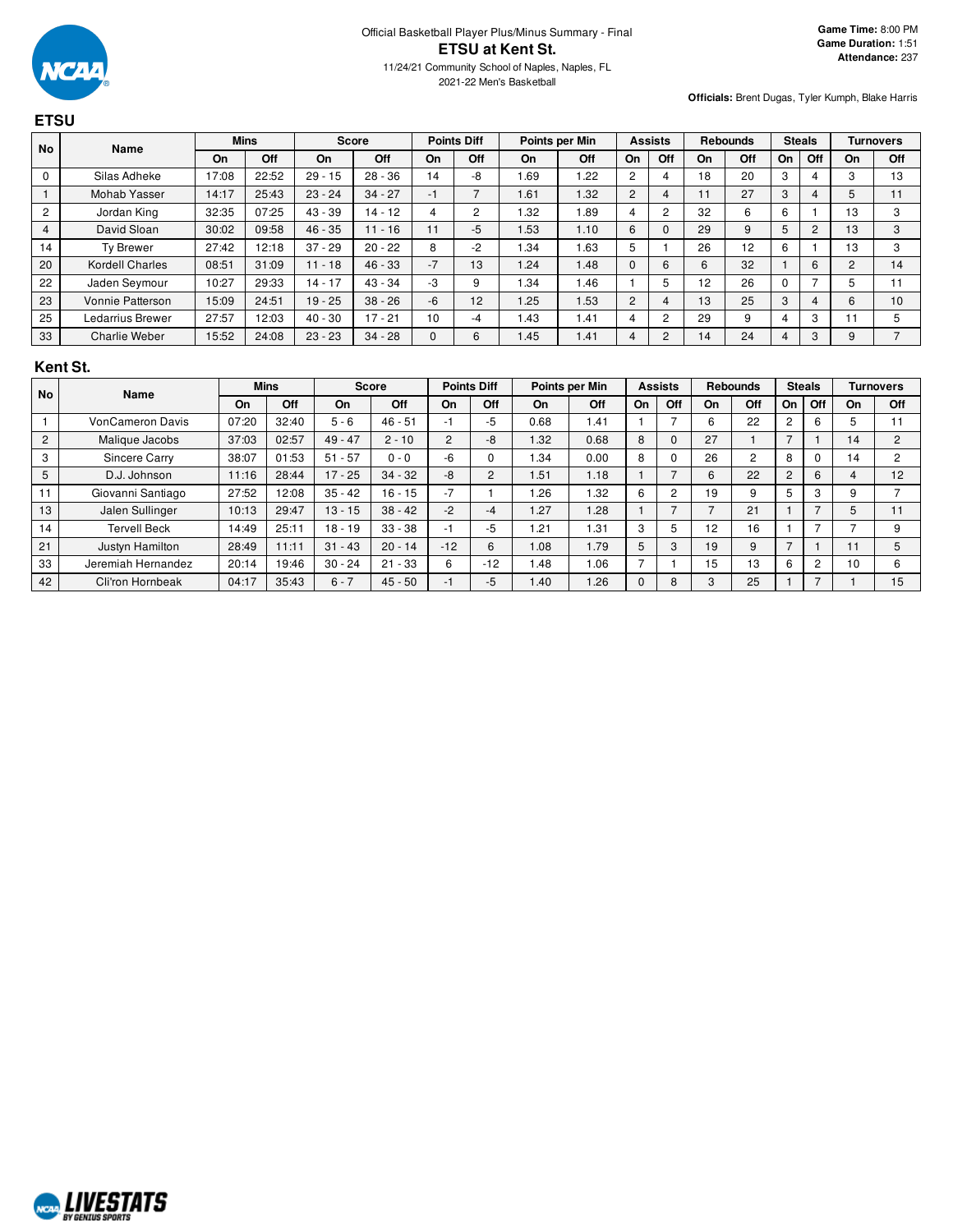

### Players => AllFG Types=>AllResults=>All **ETSU**



# **Blow Up Chart**



| <b>O</b> Made | (N) Missed |
|---------------|------------|
|---------------|------------|

N - Player Number

| <b>ETSU</b>        | M/A   | $\%$ | <b>ETSU</b>                 | M/A       | $\%$ |
|--------------------|-------|------|-----------------------------|-----------|------|
| <b>Field Goals</b> | 20/53 | 38   | <b>IPoints in the Paint</b> | 20(10/21) | 48   |
| 2 Points           | 14/29 | 48   | <b>Fast Break Points</b>    | 8(6/6)    | 100  |
| 3 Points           | 6/24  | 25   | Second Chance Points        | 14(8/14)  | 57   |
| <b>Free Throws</b> | 11/15 | 73   | Effective FG%               | 43        |      |

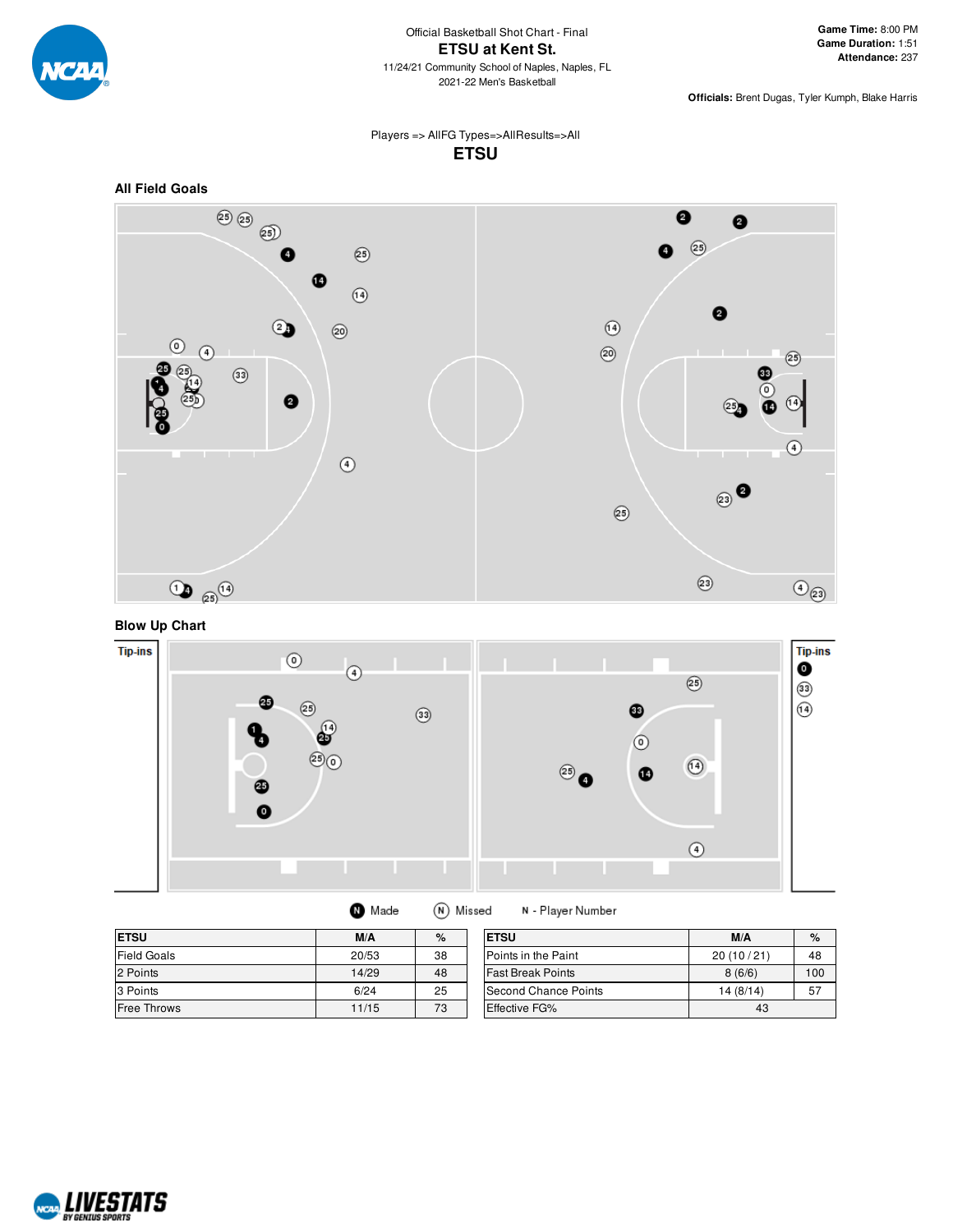

#### Players => 0, 1, 2, 3, 4, 5, 11, 13, 14, 15, 21, 33, 34, 40, 42FG Types=>AllResults=>All





### **Blow Up Chart**



| (N) Missed<br>N - Player N<br>Made |  |
|------------------------------------|--|
|------------------------------------|--|

| Kent St.           | M/A   | %  | Kent St.                 | M/A       | %   |
|--------------------|-------|----|--------------------------|-----------|-----|
| <b>Field Goals</b> | 21/52 | 40 | Points in the Paint      | 24(12/19) | 63  |
| 2 Points           | 17/29 | 59 | <b>Fast Break Points</b> | 2(1/1)    | 100 |
| 3 Points           | 4/23  | 17 | Second Chance Points     | 8(4/6)    | 67  |
| <b>Free Throws</b> | 5/7   |    | <b>Effective FG%</b>     | 44        |     |

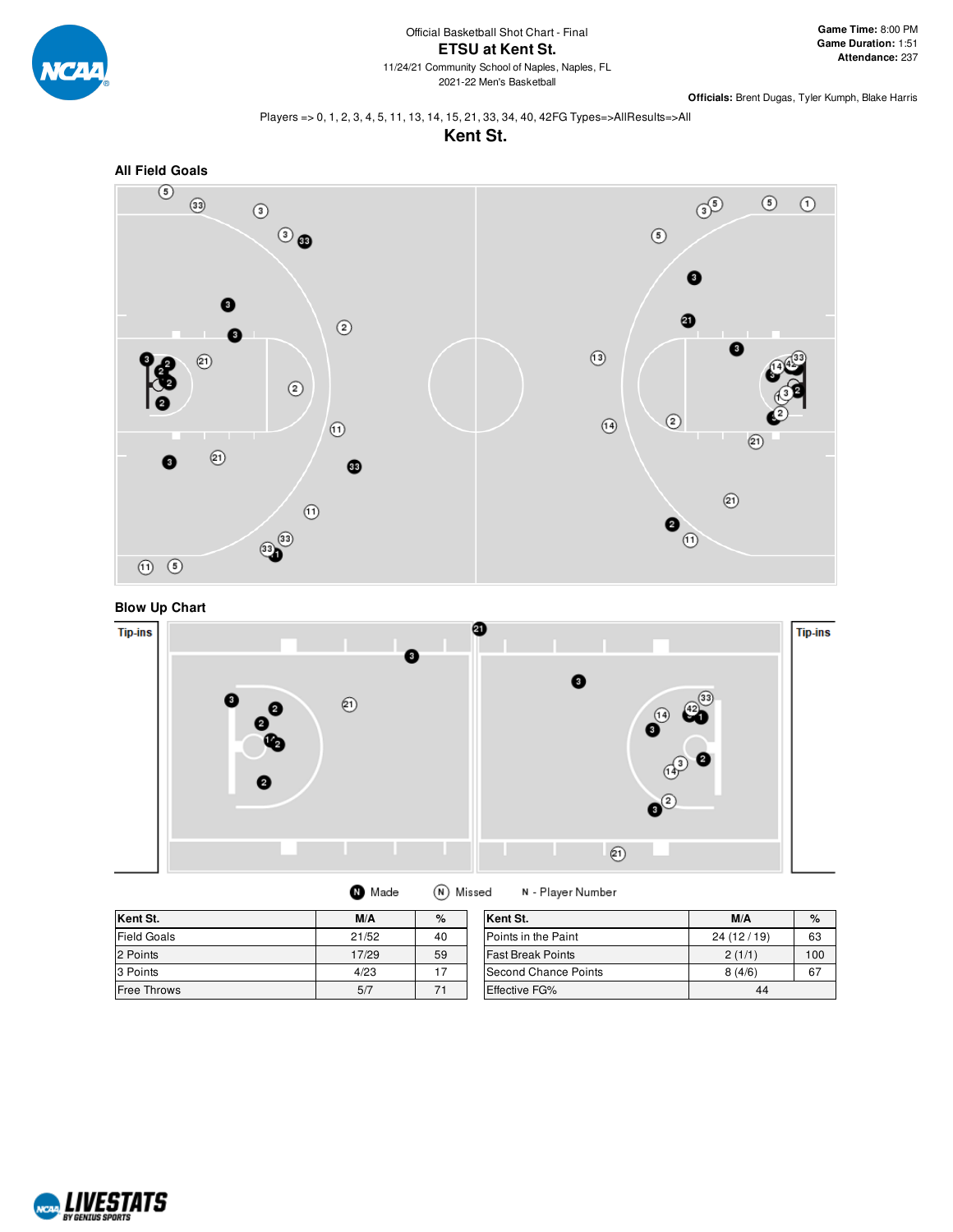

**ETSU**

| Lineup                                                                 | Quarter<br>On  | <b>Time</b><br>On | Quarter<br>Off | <b>Time</b><br>Off | Time on Court Score Score Diff Reb StI Tov Ass |         |                       |                       |                |                |                       | <b>PPP</b> |
|------------------------------------------------------------------------|----------------|-------------------|----------------|--------------------|------------------------------------------------|---------|-----------------------|-----------------------|----------------|----------------|-----------------------|------------|
| 0- Adheke S/2- King J/4- Sloan D/14- Brewer T/25- Brewer L/            | $\mathbf{1}$   | 20:00             | $\mathbf{1}$   | 18:57              | 01:03                                          | $0-0$   | $\mathbf 0$           | $\mathbf{1}$          | $\mathbf{1}$   | $\mathbf{0}$   | $\mathbf 0$           | 0.0000     |
| 0- Adheke S/2- King J/4- Sloan D/22- Seymour J/25- Brewer L/           | $\mathbf{1}$   | 18:57             | $\mathbf{1}$   | 15:02              | 03:55                                          | $9 - 2$ | $\overline{7}$        | 8                     | 0              | $\mathbf{1}$   | 1.                    | 1.2857     |
| 1- Yasser M/4- Sloan D/22- Seymour J/23- Patterson V/33- Weber<br>C/   | $\mathbf{1}$   | 15:02             |                | 13:19              | 01:43                                          | $0 - 4$ | $-4$                  | $\mathbf{1}$          | $\mathbf 0$    |                | 0                     | 0.0000     |
| 1- Yasser M/4- Sloan D/14- Brewer T/23- Patterson V/33- Weber C/       | $\mathbf{1}$   | 13:19             |                | 11:48              | 01:31                                          | $8 - 0$ | 8                     | $\mathbf{2}^{\prime}$ | $\mathbf 0$    |                | $\overline{2}$        | 2.0000     |
| 1- Yasser M/2- King J/14- Brewer T/23- Patterson V/33- Weber C/        | $\mathbf{1}$   | 11:48             | $\overline{1}$ | 09:15              | 02:33                                          | $2 - 3$ | $-1$                  | $\mathbf{1}$          | $\mathbf{1}$   | $\overline{2}$ | $\Omega$              | 0.5000     |
| 1- Yasser M/2- King J/14- Brewer T/20- Charles K/23- Patterson V/      | $\mathbf{1}$   | 09:15             | $\mathbf{1}$   | 09:01              | 00:14                                          | $0 - 0$ | $\Omega$              | $\mathbf{1}$          | $\mathbf 0$    | $\mathbf{0}$   | 0                     | 0.0000     |
| 2- King J/ 4- Sloan D/ 14- Brewer T/ 20- Charles K/ 23- Patterson V/   | $\overline{1}$ | 09:01             | $\mathbf{1}$   | 09:00              | 00:01                                          | $0 - 0$ | $\Omega$              | $\Omega$              | $\mathbf 0$    | $\mathbf{0}$   | $\Omega$              | 0.0000     |
| 2- King J/ 4- Sloan D/ 14- Brewer T/ 20- Charles K/ 25- Brewer L/      | $\mathbf{1}$   | 09:00             |                | 07:30              | 01:30                                          | $0-0$   | $\Omega$              | $\overline{c}$        | $\mathbf 0$    |                | $\Omega$              | 0.0000     |
| 0- Adheke S/2- King J/4- Sloan D/20- Charles K/25- Brewer L/           | $\mathbf{1}$   | 07:30             | $\mathbf{1}$   | 07:22              | 00:08                                          | $0 - 0$ | $\mathbf 0$           | $\mathbf 0$           | 0              | 0              | 0                     | 0.0000     |
| 0- Adheke S/ 1 - Yasser M/ 4 - Sloan D/ 20 - Charles K/ 25 - Brewer L/ | $\mathbf{1}$   | 07:22             |                | 04:09              | 03:13                                          | $6 - 7$ | $-1$                  | $\overline{c}$        | $\pmb{0}$      | $\mathbf{0}$   | $\Omega$              | 1.2605     |
| 2- King J/ 14- Brewer T/ 20- Charles K/ 23- Patterson V/ 25- Brewer L/ | $\mathbf{1}$   | 04:09             | $\mathbf{1}$   | 03:43              | 00:26                                          | $0 - 2$ | $-2$                  | $\mathbf 0$           | $\mathbf 0$    | $\mathbf 0$    | $\Omega$              | 0.0000     |
| 2- King J/ 14- Brewer T/ 23- Patterson V/ 25- Brewer L/ 33- Weber C/   | $\mathbf{1}$   | 03:43             | $\mathbf{1}$   | 01:33              | 02:10                                          | $2 - 2$ | $\mathbf 0$           | 3                     | 0              |                | 0                     | 0.6667     |
| 1- Yasser M/2- King J/14- Brewer T/22- Seymour J/23- Patterson V/      | $\mathbf{1}$   | 01:33             | $\mathbf{1}$   | 00:29              | 01:03                                          | $2 - 0$ | $\mathbf{2}^{\prime}$ | $\mathbf{2}^{\prime}$ | $\mathbf 0$    | $\mathbf{0}$   | $\Omega$              | 2.2727     |
| 2- King J/ 14- Brewer T/ 23- Patterson V/ 25- Brewer L/ 33- Weber C/   | $\mathbf{1}$   | 00:29             | $\overline{2}$ | 20:00              | 00:30                                          | $0 - 0$ | $\Omega$              | $\mathbf{1}$          | $\mathbf 0$    | $\Omega$       | $\Omega$              | 0.0000     |
| 0- Adheke S/2- King J/4- Sloan D/14- Brewer T/25- Brewer L/            | $\mathbf{2}$   | 20:00             | 2              | 13:29              | 06:31                                          | $14-6$  | 8                     | 5                     | $\overline{c}$ | 1              |                       | 1.5766     |
| 2- King J/ 4- Sloan D/ 14- Brewer T/ 25- Brewer L/ 33- Weber C/        | $\overline{2}$ | 13:29             | $\overline{c}$ | 13:08              | 00:21                                          | $0-0$   | $\Omega$              | $\mathbf 0$           | $\mathbf 0$    |                | $\Omega$              | 0.0000     |
| 2- King J/ 4- Sloan D/ 14- Brewer T/ 23- Patterson V/ 33- Weber C/     | $\overline{2}$ | 13:08             | $\overline{c}$ | 12:10              | 00:58                                          | $0 - 4$ | $-4$                  | $\mathbf 0$           | $\mathbf 0$    | $\mathbf 0$    | 0                     | 0.0000     |
| 1- Yasser M/ 4- Sloan D/ 14- Brewer T/ 23- Patterson V/ 33- Weber C/   | $\mathbf{2}$   | 12:10             | $\overline{c}$ | 11:29              | 00:41                                          | $0 - 1$ | $-1$                  | $\mathbf{1}$          | 1              | 0              | 0                     | 0.0000     |
| 1- Yasser M/ 4- Sloan D/ 20- Charles K/ 23- Patterson V/ 33- Weber C/  | $\overline{2}$ | 11:29             | $\overline{2}$ | 11:12              | 00:17                                          | $0-0$   | $\Omega$              | $\mathbf 0$           | $\mathbf 0$    |                | $\Omega$              | 0.0000     |
| 1- Yasser M/2- King J/20- Charles K/23- Patterson V/33- Weber C/       | $\overline{2}$ | 11:12             | $\overline{2}$ | 09:52              | 01:20                                          | $2 - 2$ | $\Omega$              | $\mathbf 0$           | $\mathbf{1}$   | $\mathbf 0$    | $\Omega$              | 1.0638     |
| 1- Yasser M/2- King J/20- Charles K/22- Seymour J/23- Patterson V/     | $\mathbf{2}$   | 09:52             | 2              | 08:10              | 01:42                                          | $3 - 7$ | $-4$                  | $\mathbf{1}$          | 0              | 0              | 0                     | 1.5000     |
| 2- King J/ 4- Sloan D/ 14- Brewer T/ 22- Seymour J/ 25- Brewer L/      | $\overline{2}$ | 08:10             | $\overline{2}$ | 06:53              | 01:17                                          | $0 - 2$ | $-2$                  | $\mathbf 0$           | $\mathbf 0$    | $\mathbf{2}$   | $\Omega$              | 0.0000     |
| 0- Adheke S/2- King J/4- Sloan D/14- Brewer T/25- Brewer L/            | $\overline{2}$ | 06:53             | $\overline{2}$ | 04:35              | 02:18                                          | $0-0$   | $\mathbf 0$           | $\overline{2}$        | $\mathbf 0$    |                | 0                     | 0.0000     |
| 2- King J/ 4- Sloan D/ 14- Brewer T/ 22- Seymour J/ 25- Brewer L/      | $\mathbf{2}$   | 04:35             | $\overline{c}$ | 03:48              | 00:47                                          | $0 - 2$ | $-2$                  | 0                     | $\mathbf 0$    |                | 0                     | 0.0000     |
| 2- King J/ 4- Sloan D/ 14- Brewer T/ 25- Brewer L/ 33- Weber C/        | $\overline{2}$ | 03:48             | $\overline{2}$ | 00:00              | 03:48                                          | $9 - 7$ | $\overline{2}$        | 5                     |                | $\mathbf{2}$   | $\mathbf{2}^{\prime}$ | 1.4241     |

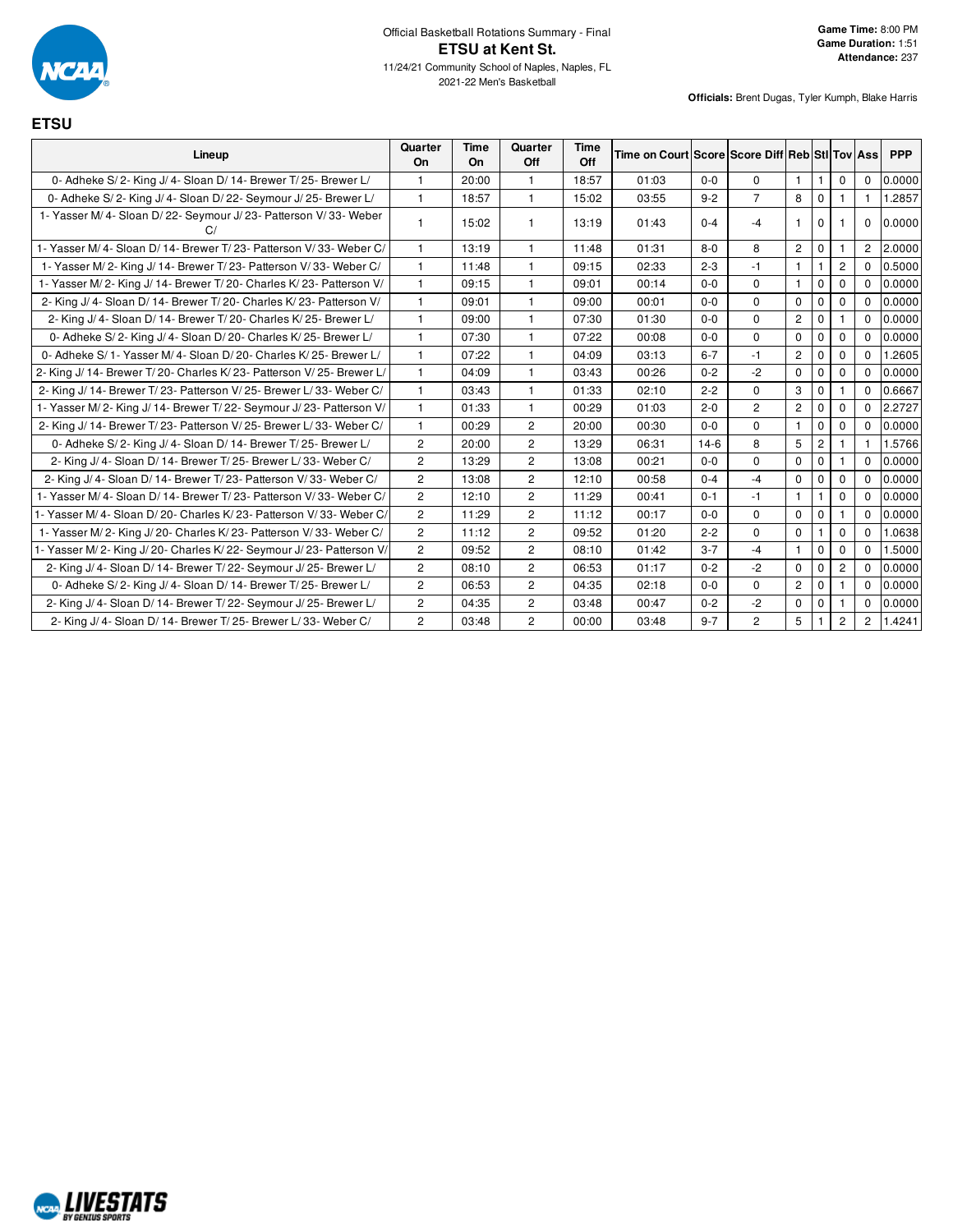

**Kent St.**

| Lineup                                                                       | Quarter<br>On  | <b>Time</b><br>On | Quarter<br>Off | Time<br>Off | Time on<br>Court | <b>Score</b> | <b>Score</b><br>Diff |                |             |                | <b>Reb</b> StilTov Ass | <b>PPP</b> |
|------------------------------------------------------------------------------|----------------|-------------------|----------------|-------------|------------------|--------------|----------------------|----------------|-------------|----------------|------------------------|------------|
| 2- Jacobs M/3- Carry S/11- Santiago G/14- Beck T/21- Hamilton J/             |                | 20:00             |                | 15:02       | 04:58            | $2 - 9$      | $-7$                 | $\overline{4}$ |             | $\overline{c}$ | $\mathbf 0$            | 0.2222     |
| 2- Jacobs M/3- Carry S/5- Johnson D/11- Santiago G/42- Hornbeak C/           | $\overline{1}$ | 15:02             | $\mathbf 1$    | 13:37       | 01:25            | $2 - 0$      | $\overline{2}$       | $\mathbf{1}$   |             | $\Omega$       | $\Omega$               | 1.0000     |
| 3- Carry S/5- Johnson D/13- Sullinger J/33- Hernandez J/42-<br>Hornbeak C/   |                | 13:37             |                | 12:48       | 00:49            | $2 - 3$      | $-1$                 |                | $\Omega$    |                | $\Omega$               | 1.0000     |
| 3- Carry S/5- Johnson D/13- Sullinger J/21- Hamilton J/33-<br>Hernandez J/   |                | 12:48             | -1             | 11:48       | 01:00            | $0 - 5$      | $-5$                 | $\Omega$       |             | $\Omega$       | $\mathbf 0$            | 0.0000     |
| 1- Davis V/3- Carry S/13- Sullinger J/21- Hamilton J/33- Hernandez J/        | $\mathbf{1}$   | 11:48             | $\overline{1}$ | 10:40       | 01:08            | $0 - 2$      | $-2$                 | $\Omega$       | $\mathbf 0$ |                | $\Omega$               | 0.0000     |
| 1- Davis V/2- Jacobs M/3- Carry S/21- Hamilton J/33- Hernandez J/            | $\mathbf{1}$   | 10:40             | $\mathbf{1}$   | 09:15       | 01:25            | $3-0$        | 3                    | $\mathbf{1}$   | 2           |                |                        | 1.2295     |
| 2- Jacobs M/ 11- Santiago G/ 14- Beck T/ 21- Hamilton J/ 33-<br>Hernandez J/ |                | 09:15             |                | 08:26       | 00:49            | $0 - 0$      | $\mathbf 0$          | $\mathbf{1}$   | $\mathbf 0$ |                | $\mathbf 0$            | 0.0000     |
| 1- Davis V/2- Jacobs M/11- Santiago G/14- Beck T/33- Hernandez J/            |                | 08:26             | $\mathbf{1}$   | 07:22       | 01:04            | $0 - 0$      | $\Omega$             | $\mathbf{1}$   | $\mathbf 0$ |                | $\Omega$               | 0.0000     |
| 1- Davis V/2- Jacobs M/3- Carry S/5- Johnson D/11- Santiago G/               |                | 07:22             |                | 07:22       | 00:00            | $0 - 0$      | $\Omega$             | $\mathbf 0$    | $\Omega$    | $\mathbf 0$    | $\Omega$               | 0.0000     |
| 2- Jacobs M/3- Carry S/5- Johnson D/11- Santiago G/21- Hamilton J/           |                | 07:22             | -1             | 04:09       | 03:13            | $7 - 6$      |                      | $\mathbf{2}$   | $\Omega$    | $\Omega$       |                        | 1.7500     |
| 2- Jacobs M/3- Carry S/5- Johnson D/13- Sullinger J/21- Hamilton J/          | $\overline{1}$ | 04:09             | $\overline{1}$ | 03:43       | 00:26            | $2 - 0$      | $\overline{2}$       | $\mathbf 0$    | 0           | $\mathbf{0}$   | $\Omega$               | 2.0000     |
| 1- Davis V/2- Jacobs M/3- Carry S/5- Johnson D/13- Sullinger J/              | $\overline{1}$ | 03:43             | $\overline{1}$ | 03:12       | 00:31            | $0 - 2$      | $-2$                 | $\mathbf{1}$   | $\mathbf 0$ |                | $\Omega$               | 0.0000     |
| 1- Davis V/2- Jacobs M/3- Carry S/13- Sullinger J/21- Hamilton J/            | $\overline{1}$ | 03:12             | $\overline{1}$ | 00:29       | 02:42            | $2 - 2$      | $\Omega$             | $\overline{2}$ | $\Omega$    | $\mathbf{0}$   | $\Omega$               | 0.6667     |
| 1- Davis V/2- Jacobs M/3- Carry S/21- Hamilton J/33- Hernandez J/            | $\overline{1}$ | 00:29             | $\overline{2}$ | 20:00       | 00:30            | $0 - 0$      | $\Omega$             | $\mathbf{1}$   | $\mathbf 0$ |                | $\Omega$               | 0.0000     |
| 2- Jacobs M/3- Carry S/11- Santiago G/14- Beck T/21- Hamilton J/             | $\overline{2}$ | 20:00             | $\overline{2}$ | 17:21       | 02:39            | $2 - 5$      | $-3$                 | $\overline{2}$ | $\Omega$    |                | $\Omega$               | 0.5000     |
| 2- Jacobs M/3- Carry S/5- Johnson D/11- Santiago G/21- Hamilton J/           | $\overline{2}$ | 17:21             | $\overline{2}$ | 15:32       | 01:49            | $2 - 5$      | $-3$                 | $\Omega$       | $\Omega$    | $\overline{c}$ | $\Omega$               | 0.6667     |
| 2- Jacobs M/3- Carry S/5- Johnson D/11- Santiago G/42- Hornbeak C/           | $\overline{2}$ | 15:32             | $\overline{2}$ | 13:29       | 02:03            | $2 - 4$      | $-2$                 | $\mathbf{1}$   | 0           | $\mathbf 0$    | $\Omega$               | 0.6667     |
| 2- Jacobs M/3- Carry S/13- Sullinger J/14- Beck T/33- Hernandez J/           | $\overline{2}$ | 13:29             | $\overline{2}$ | 09:52       | 03:37            | $7 - 1$      | 6                    | 3              | $\Omega$    | $\overline{c}$ |                        | 1.2868     |
| 2- Jacobs M/3- Carry S/11- Santiago G/14- Beck T/33- Hernandez J/            | $\overline{2}$ | 09:52             | $\overline{2}$ | 08:10       | 01:42            | $7 - 4$      | 3                    | -1             | $\Omega$    | $\Omega$       | 2                      | 2.4306     |
| 2- Jacobs M/3- Carry S/11- Santiago G/21- Hamilton J/33- Hernandez           | $\overline{2}$ | 08:10             | 2              | 00:00       | 08:10            | $11-9$       | 2                    | 6              | 3           | $\overline{c}$ | 3                      | 0.9259     |

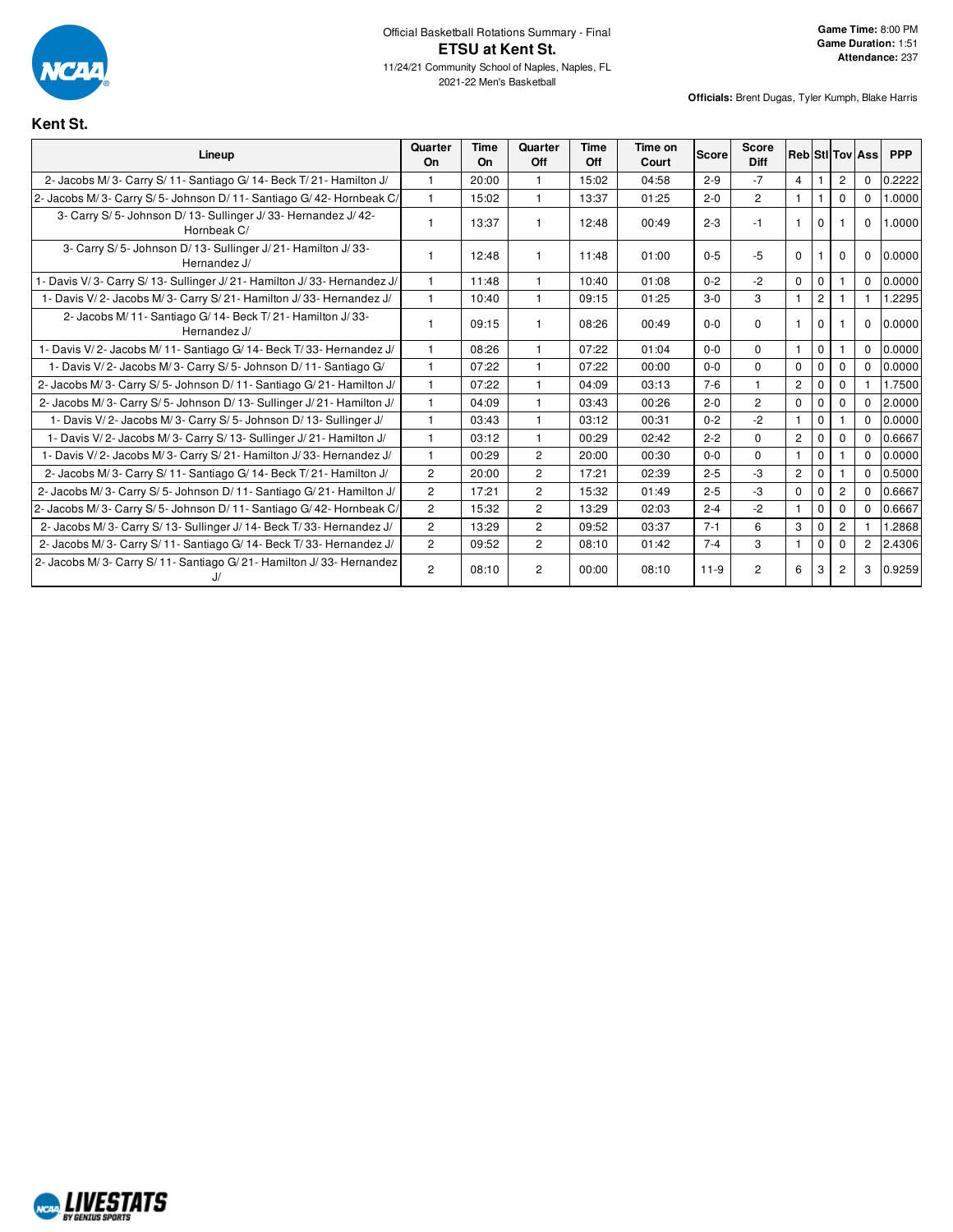

| <b>ETSU</b>                                                            |             |              |                   |         |                |          |                |                |            |
|------------------------------------------------------------------------|-------------|--------------|-------------------|---------|----------------|----------|----------------|----------------|------------|
| Lineup                                                                 | <b>Time</b> | <b>Score</b> | <b>Score Diff</b> | Pts/Min | Reb            | Stl      | Tov            | Ass            | <b>PPP</b> |
| 0- Adheke S/2- King J/4- Sloan D/14- Brewer T/25- Brewer L/            | 09:52       | $14-6$       | 8                 | 1.4189  | 8              | 3        | $\overline{2}$ |                | 1.0086     |
| 2- King J/ 4- Sloan D/ 14- Brewer T/ 25- Brewer L/ 33- Weber C/        | 04:09       | $9 - 7$      | 2                 | 2.1687  | 5              |          | 3              | $\overline{2}$ | 1.2295     |
| 0- Adheke S/2- King J/4- Sloan D/22- Seymour J/25- Brewer L/           | 03:55       | $9 - 2$      | 7                 | 2.2979  | 8              | $\Omega$ |                |                | 1.2857     |
| 0- Adheke S/1- Yasser M/4- Sloan D/20- Charles K/25- Brewer L/         | 03:13       | $6 - 7$      | $-1$              | 1.8653  | $\overline{2}$ | $\Omega$ | $\Omega$       | $\Omega$       | 1.2605     |
| 2- King J/ 14- Brewer T/ 23- Patterson V/ 25- Brewer L/ 33- Weber C/   | 02:40       | $2 - 2$      | $\Omega$          | 0.7500  | 4              | $\Omega$ |                | $\Omega$       | 0.5000     |
| 1- Yasser M/2- King J/14- Brewer T/23- Patterson V/33- Weber C/        | 02:33       | $2 - 3$      | $-1$              | 0.7843  |                |          | $\overline{2}$ | $\Omega$       | 0.5000     |
| 1- Yasser M/4- Sloan D/14- Brewer T/23- Patterson V/33- Weber C/       | 02:12       | $8 - 1$      | 7                 | 3.6364  | 3              |          |                | $\overline{2}$ | 1.6000     |
| 2- King J/ 4- Sloan D/ 14- Brewer T/ 22- Seymour J/ 25- Brewer L/      | 02:04       | $0 - 4$      | $-4$              | 0.0000  | $\Omega$       | $\Omega$ | 3              | $\Omega$       | 0.0000     |
| 1- Yasser M/4- Sloan D/22- Seymour J/23- Patterson V/33- Weber C/      | 01:43       | $0 - 4$      | $-4$              | 0.0000  |                | $\Omega$ |                | $\Omega$       | 0.0000     |
| 1- Yasser M/2- King J/20- Charles K/22- Seymour J/23- Patterson V/     | 01:42       | $3 - 7$      | $-4$              | 1.7647  |                | $\Omega$ | $\Omega$       | $\Omega$       | 1.5000     |
| 2- King J/4- Sloan D/14- Brewer T/20- Charles K/25- Brewer L/          | 01:30       | $0 - 0$      | $\mathbf 0$       | 0.0000  | $\overline{2}$ | 0        |                | $\Omega$       | 0.0000     |
| 1- Yasser M/2- King J/20- Charles K/23- Patterson V/33- Weber C/       | 01:20       | $2 - 2$      | $\Omega$          | 1.5000  | $\Omega$       |          | $\Omega$       | $\Omega$       | 1.0638     |
| 1- Yasser M/2- King J/14- Brewer T/22- Seymour J/23- Patterson V/      | 01:03       | $2 - 0$      | $\overline{2}$    | 1.9048  | $\overline{2}$ | $\Omega$ | $\Omega$       | $\Omega$       | 2.2727     |
| 2- King J/ 4- Sloan D/ 14- Brewer T/ 23- Patterson V/ 33- Weber C/     | 00:58       | $0 - 4$      | $-4$              | 0.0000  | $\Omega$       | $\Omega$ | $\Omega$       | $\Omega$       | 0.0000     |
| 2- King J/ 14- Brewer T/ 20- Charles K/ 23- Patterson V/ 25- Brewer L/ | 00:26       | $0 - 2$      | $-2$              | 0.0000  | $\Omega$       | $\Omega$ | $\Omega$       | $\Omega$       | 0.0000     |
| 1- Yasser M/4- Sloan D/20- Charles K/23- Patterson V/33- Weber C/      | 00:17       | $0 - 0$      | $\Omega$          | 0.0000  | $\Omega$       | 0        |                | $\Omega$       | 0.0000     |
| 1- Yasser M/2- King J/14- Brewer T/20- Charles K/23- Patterson V/      | 00:14       | $0-0$        | $\Omega$          | 0.0000  |                | $\Omega$ | $\Omega$       | $\Omega$       | 0.0000     |
| 0- Adheke S/2- King J/4- Sloan D/20- Charles K/25- Brewer L/           | 00:08       | $0 - 0$      | $\Omega$          | 0.0000  | $\Omega$       | $\Omega$ | $\Omega$       | $\Omega$       | 0.0000     |
| 2- King J/ 4- Sloan D/ 14- Brewer T/ 20- Charles K/ 23- Patterson V/   | 00:01       | $0-0$        | $\mathbf 0$       | 0.0000  | 0              | $\Omega$ | $\Omega$       | $\Omega$       | 0.0000     |